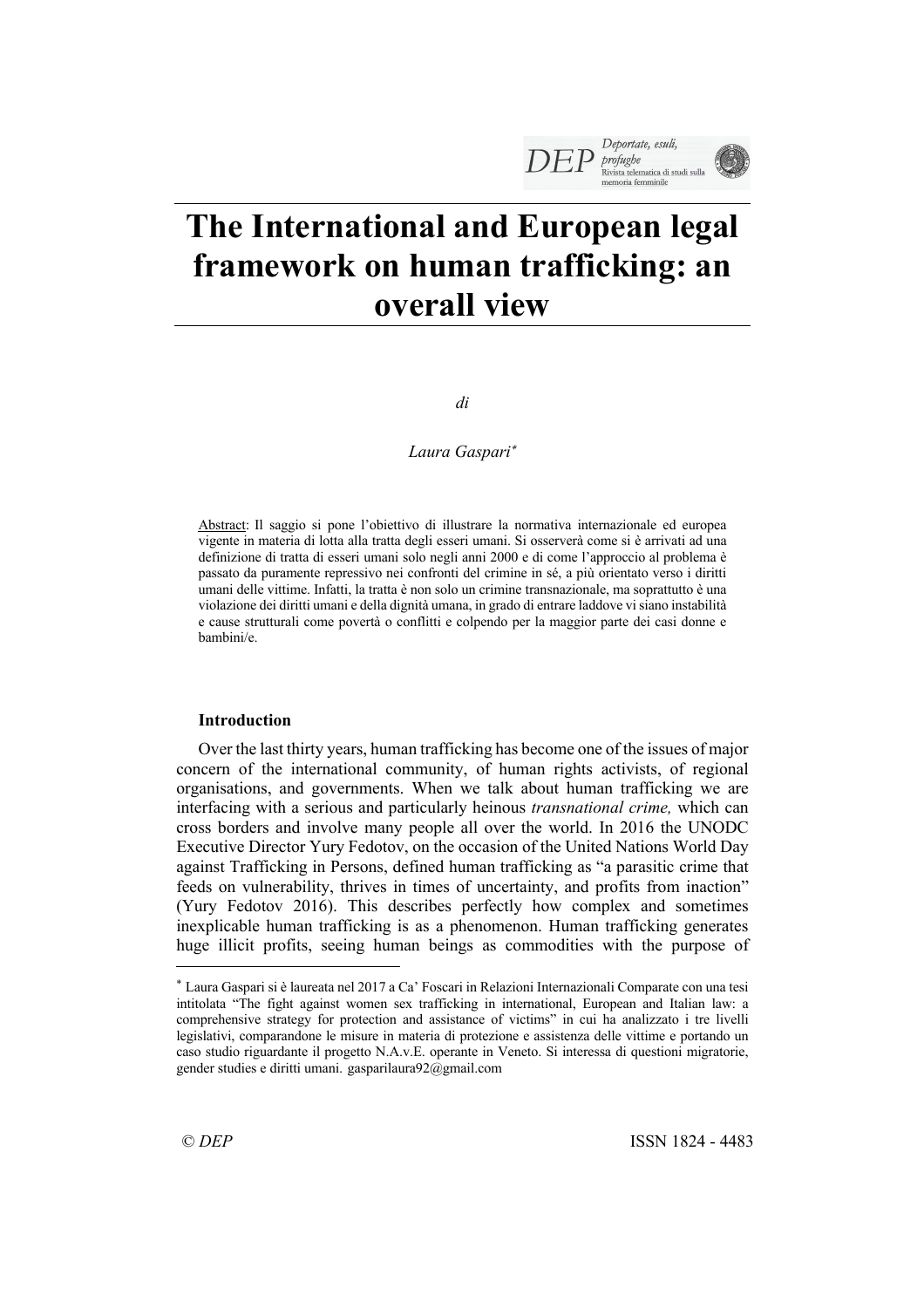exploiting them in several activities. Not only is it an organised criminal activity which must be punished, but it is first and foremost a violation of fundamental human rights and a threat to democracy. To have clear and certain data about human trafficking is not easy – in fact it is nearly impossible – due to its hidden and clandestine nature. Our analysis is based only on criminal records, legal depositions of survivors, data gathered by NGOs and international or regional organisations. One thing is certain: no country and area of the world are immune to human trafficking. It is not a problem so distant from us, instead it is among us, behind the corner, even within our national borders.

Despite the underground and obscure nature of the issue of human trafficking, the advancement of the international and regional legal framework regarding it of the last years is quite encouraging. The purpose of this Article is to describe the current international and the European legal instruments about human trafficking in order to present the legislative context at the basis of the fight against this serious crime and violation of human rights. The change of perspective will be underlined and discussed in order to better understand the direction that we are taking. Before doing so, the present work will give some framework pieces of information that can give the reader an overall understanding of the phenomenon and all the issues connected to it in order to contextualise the legal information provided and being aware that human trafficking is constantly in evolution and changes fast according to socio-cultural or economic factors, so to define a pattern is quite impossible.

# **The anatomy of human trafficking: data, flows and structural causes**

As we have already mentioned, it is hard to find accurate and certain data about human trafficking. Some recent and affordable data are found in reports like the *Global Report on Trafficking in Persons 2016* and that of *2018*, both published by the United Nations Office on Drugs and Crime (UNODC) and the *Global Estimates of Modern Slavery: Forced Labour and Forced Marriages*, issued in 2017 by the International Labour Organisation (ILO). We will try here to sum up the outcomes in order to better contextualise the legal analysis and the registered trends that will be presented below.

First, human trafficking is a vast phenomenon: people can be trafficked for different exploitative purposes. The most detected forms of trafficking are sexual exploitation and forced labour. However, trafficking can occur in cases of forced marriages, organ removal, forced begging, domestic work or pornography. In the case of children, they can be trafficked also for adoption, or to become soldiers or sex slaves in areas of the world afflicted by conflict and wars (UNODC Global Report 2016: 8).

According to the 2016 UNODC report, in the period between 2012 and 2014 there were were more than 60,000 people who were detected as victims of human trafficking. Instead, according to the last estimates of ILO, we have a total number of 40 million victims of modern slavery all around the world (ILO Global Estimates 2017: 5). According to more recent data provided by the 2018 UNODC report, the number of victims detected increased with a peak of more than 24,000 people (UNODC Global Report 2018: 21). In a way, this considerable increase in the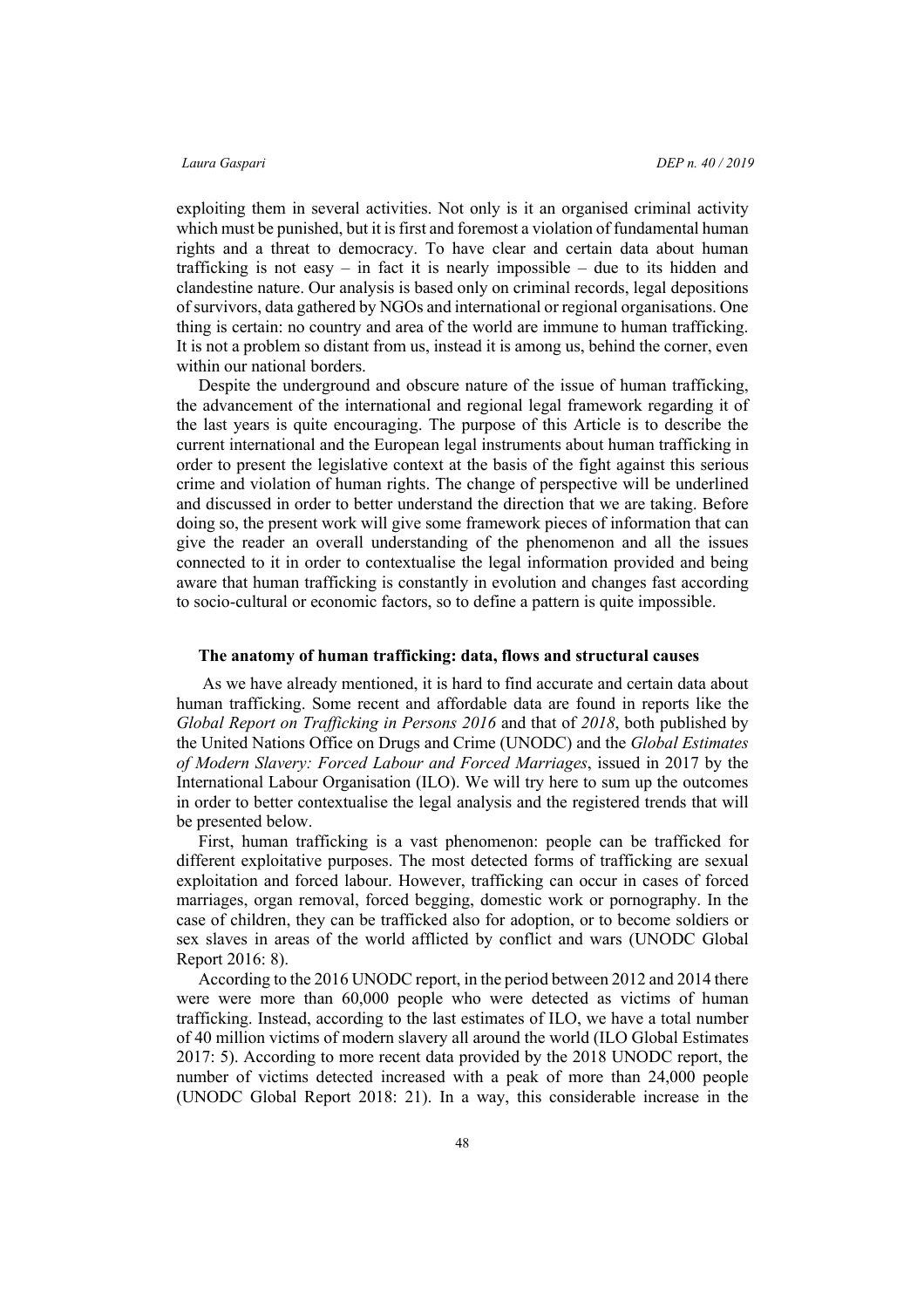number of victims detected is encouraging, because it means that States are applying all the international policies which are put in place, making a real effort against human trafficking. However, as the UNODC Global Report recalls, there are still many areas of impunity (UNODC Global Report 2018: 8-9). On the other hand, increasing numbers means that the phenomenon is bigger than we thought. Without listing all statistical data and percentages, what is important to know is that, although victims of human trafficking can be basically everybody and that the male presence among victims is rising, the highest number of victims is made up of adult women and young girls who are especially involved in human trafficking for sexual exploitation – or *sex trafficking*. Both reports appraised women and young girls represented around 70 per cent of the total number of victims, both detected and estimated.

We can easily affirm that human trafficking affects women disproportionally and it is a form of gender discrimination. We will see that international and European legislations are moving towards an increasing consideration of gender issues in dealing with human trafficking. However, this must not lead us to consider women victims of human trafficking as merely poor and vulnerable souls to save, who are kidnapped, lured, displaced and deceived (Mary C. Burke 2013: 9). The whole situation is more complex and should be studied and analysed taking into consideration every aspect that composes it, like a big and chaotic puzzle. Among these aspects we can find the causes of human trafficking. Why are people trafficked? What pushes them to fall into the traffickers' trap? To answer these questions, we should consider trafficking as driven by *push and pull factors***,** which are respectively all factors affecting the *supply* of trafficked human beings and the *demand* for a certain type of services, like sex services in the case of sex trafficking (Dominika B. Jansson 2015: 44-45).

In the case of transnational trafficking, the *push factors* are found in the countries of origin and they are all those socio-economic, cultural, political and legal factors that foster trafficking in human beings. On the other hand, *pull factors* are found in the countries of destination. This kind of analysis of human trafficking has been taken into consideration by many scholars, who began to analyse the human trafficking phenomenon as a sort of economic market, driven by supply and demand issues in order to give a possible explanation to it (Siddharth Kara 2009: 34-35).

Among the *push factors* fostering human trafficking – especially sex trafficking – we can find gender inequalities: we have seen that this phenomenon affects women and girls disproportionally, so it happens in many countries of origin that women and girls are preferred victims because of their condition of *vulnerability***.** Women can choose to leave their country because they have suffered physical violence at home and lack of support for their fundamental rights, or maybe because they are part of a certain ethnic or religious minority (Paola Monzini 2002: 36).

The lack of employment, the unequal distribution of power, the lack of health security and, in some cases, of education lead to poverty, which is another important push factor of human trafficking, and poverty itself can be a catalyser for the will to migrate and seek fortune abroad. For example, just after the end of the Cold War in former Soviet Union countries we observed a high rate of women unemployed because of the transitory nature of the economy at the time, and it was a fact that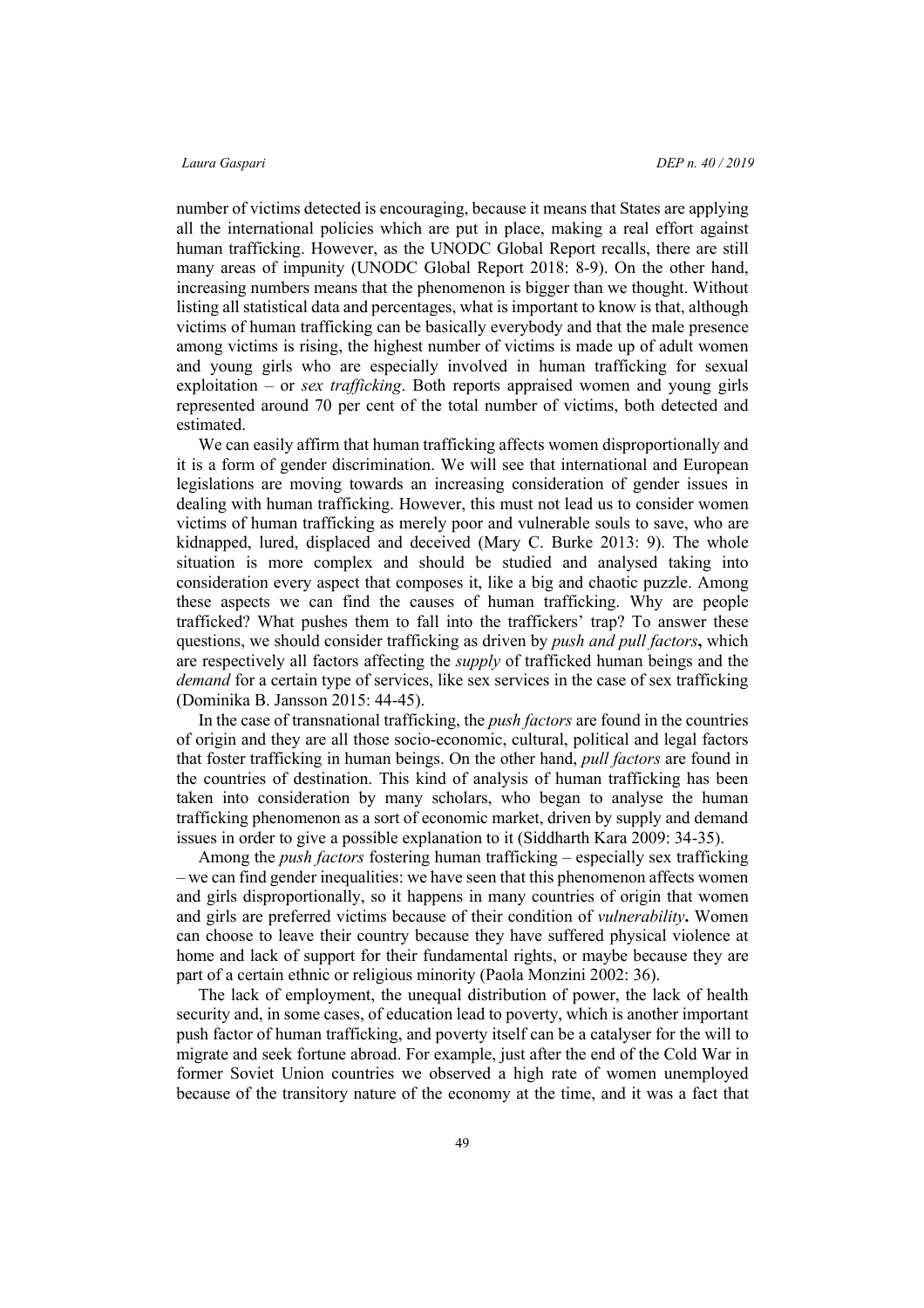fostered the recruitment for trafficking (Donna M. Hughes 2002: 8-9). Moreover, in the last fifty years, we have seen to a massive migration of women who displaced themselves independently and without following their husbands or relatives. They began to be the primary source of income for the family, and it is for this reason that we began to talk about "feminisation of labour migration" (Amy M. Russell 2014: 536). Traffickers make their profits from the will to improve people's lives, deceiving them, promising them jobs or education opportunities abroad in order to trap them and then exploit them (Siddharth Kara 2009: 30).

As global migration is sensitive to human trafficking, in recent years many victims were found to be smuggled migrants first or refugees. As we will see, smuggling and human trafficking are two different types of crime that could be in some way connected, as the UNODC 2016 Global Report underlines. In fact, many smuggled migrants can fall into the hands of traffickers and be exploited to repay the *debt* they incurred with smugglers to cross borders, being in a situation of debt bondage (UNODC Global Report 2016: 60).

Traffickers enhance their profits also thanks to wars and conflicts. In the last four years in Europe we have seen great movements of people fleeing from unstable situations in their home countries. Even asylum seekers and refugees risk falling into the wrong hands, both during the journey and in refugee camps. They need urgently a way to escape persecution and devastation, to rebuild their lives, so they trust even those who want to exploit them for their own greed (Jamie M. Turek 2013: 83).

Hence, trafficking can also be exacerbated by wars, conflicts, collapse of the rule of law, democracy and political instability (UNODC Global Report 2018: 12). The lack of proper internal legislation in compliance with international standards, and the presence of a weak, badly-trained and – in some cases – corrupt law enforcement, can facilitate the work of traffickers (Dominika Borg Jansson 2015: 48). In all of this, globalisation in the early 1990s played a pivotal role in shaping the trafficking phenomenon and it is one of the reasons why the international community began to seriously engage in the fight against trafficking in human beings from those years. Globalisation led to a widening of the gap between the so-called developed and developing countries all over the world, worsening the position of people living in less stable areas and transition economies (Mary C. Burke 2013: 10). On the other hand, globalisation contributed to a new way in driving commerce, in a situation of free market, with a new speed in communication and transportation, making migration and all that is correlated easier. A new trafficking mechanism found origins with people exploited for high profits for traffickers with low risks (Phil Williams 2007: 149).

Among the *pull factors*, we should consider that the wealthier the country or the area of the world is, the higher is the possibility of finding trafficking victims. For example, this is the case for Europe or North America. The *demand* side is pivotal: in the case of sex trafficking, the demand for cheap sex services heavily influences the process of trafficking. By demand, we mean client preferences and needs in the countries of destination. Traffickers recruit victims in order to meet this demand. This assumption has been recognised also in many legislative texts that will be mentioned below. *Profit* also is an important pull factor and it is connected to demand. Traffickers maximise profits, minimising the costs for recruiting,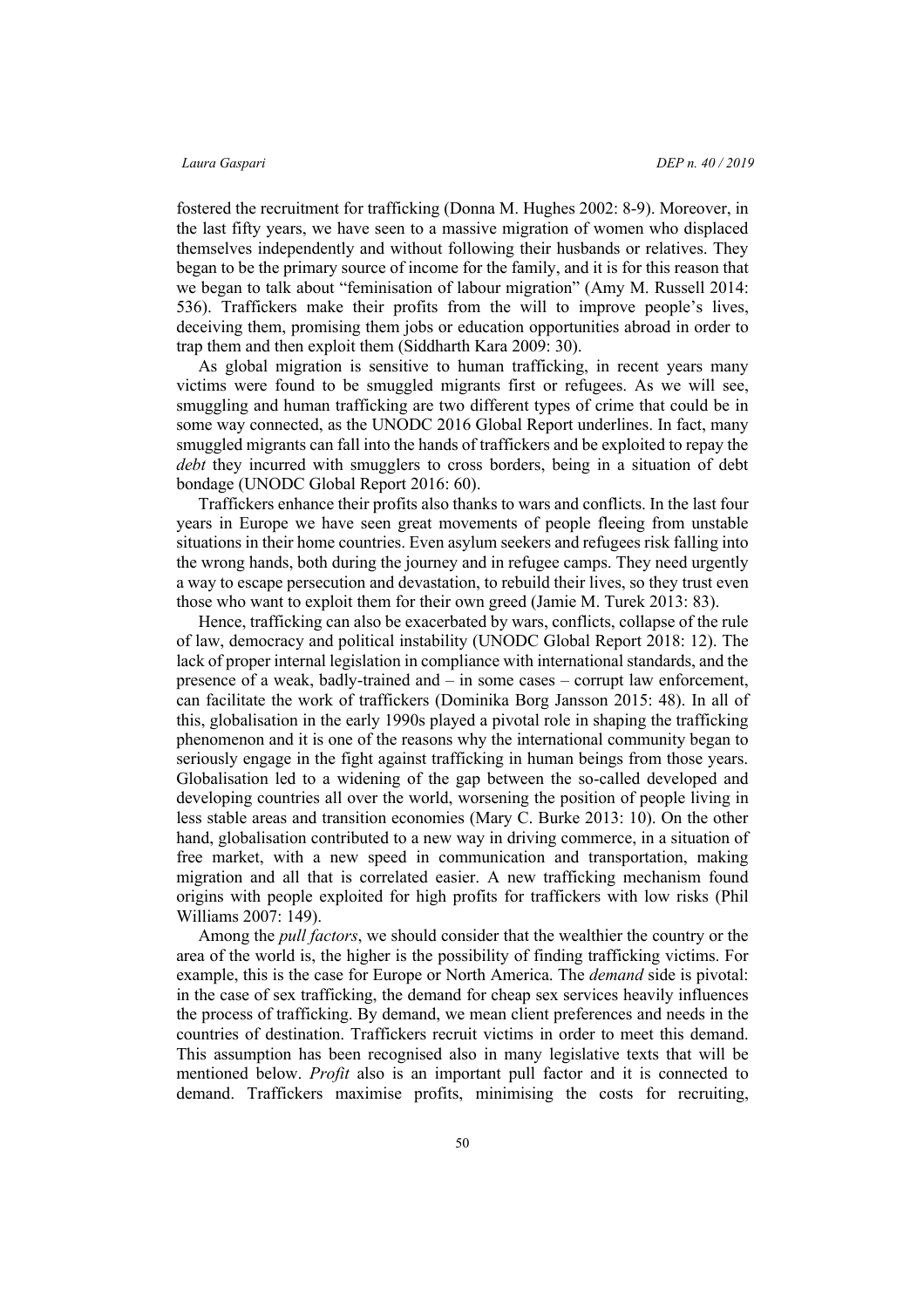transportation and all that are considered in a normal situation as "labour costs" because of the exploitative nature of the phenomenon. More people exploited at a low price mean more profits for the trafficking system, sometimes organised in networks, small or medium groups or – worse – mafias working transnationally (Marci Cottingham et al 2013: 60).

To conclude, trafficking is rooted in today's world more than we know. It is continuing to adapt rapidly to the contexts in which it is found, exploiting every single gap in national legislations or socio-political situations. It is a multi-faceted phenomenon which needs to be fought from many different sides. We will see what the responses and their differences are, analysing the changes that have occurred and looking at the approach that is taken into consideration today in a region of the world like Europe.

### **The International Law of Human Trafficking**

## *A little bit of history*

The legal path towards an internationally recognised definition of human trafficking has roots both in the anti-slavery movements and in the anti-sexual exploitation movements of the last two centuries (Joel Quirck 2011: 333). Most of all, the earlier international treaties did not talk about human trafficking at all, but referred to *white slavery*, to indicate the recruitment of European women and girls for "immoral practices" (prostitution) using force or fraud (Anne T. Gallagher 2010: 12). The first treaties signed under the League of Nations and which referred to "white slave traffic" were the 1904 International Agreement for the Suppression of White Slave Traffic and the 1910 International Convention for the Suppression of White Slave Traffic. Of course, these two international agreements were the products of their age, full of stereotypes of women involved in prostitution and coerced innocent victims of trafficking incapable of empowerment but were two starting points which helped the future developments.

The concept of white slavery was abandoned in 1921 with the International Convention for the Suppression of the Traffic in Women and Children, which actually brought some changes. For the first time, the international community did take care of boys together with women and young girls, including some provisions regarding prevention and protection. In 1933 the International Convention for the Suppression of the Traffic in Women of Full Ages marked another important point in history: first, because it was the last convention concluded under the League of Nations on the matter, and secondly because in Article 1 the Convention asserts that those who traffic women and girls even with their consent had to be punished, opening the way to the UN Conventions still in force today.

In 1949 the United Nations Convention for the Suppression of the Traffic in Persons and of the Exploitation of the Prostitution of Others was signed. It is still in force today, even if it is limited to trafficking for sexual exploitation of women, men and children ("prostitution of others"). The new aspect of this international convention was the change of the focus for punishment: if the previous conventions punished mostly those who displaced women involved in forced prostitution, here the focus is on exploitation, that is the final act of trafficking. However, the 1949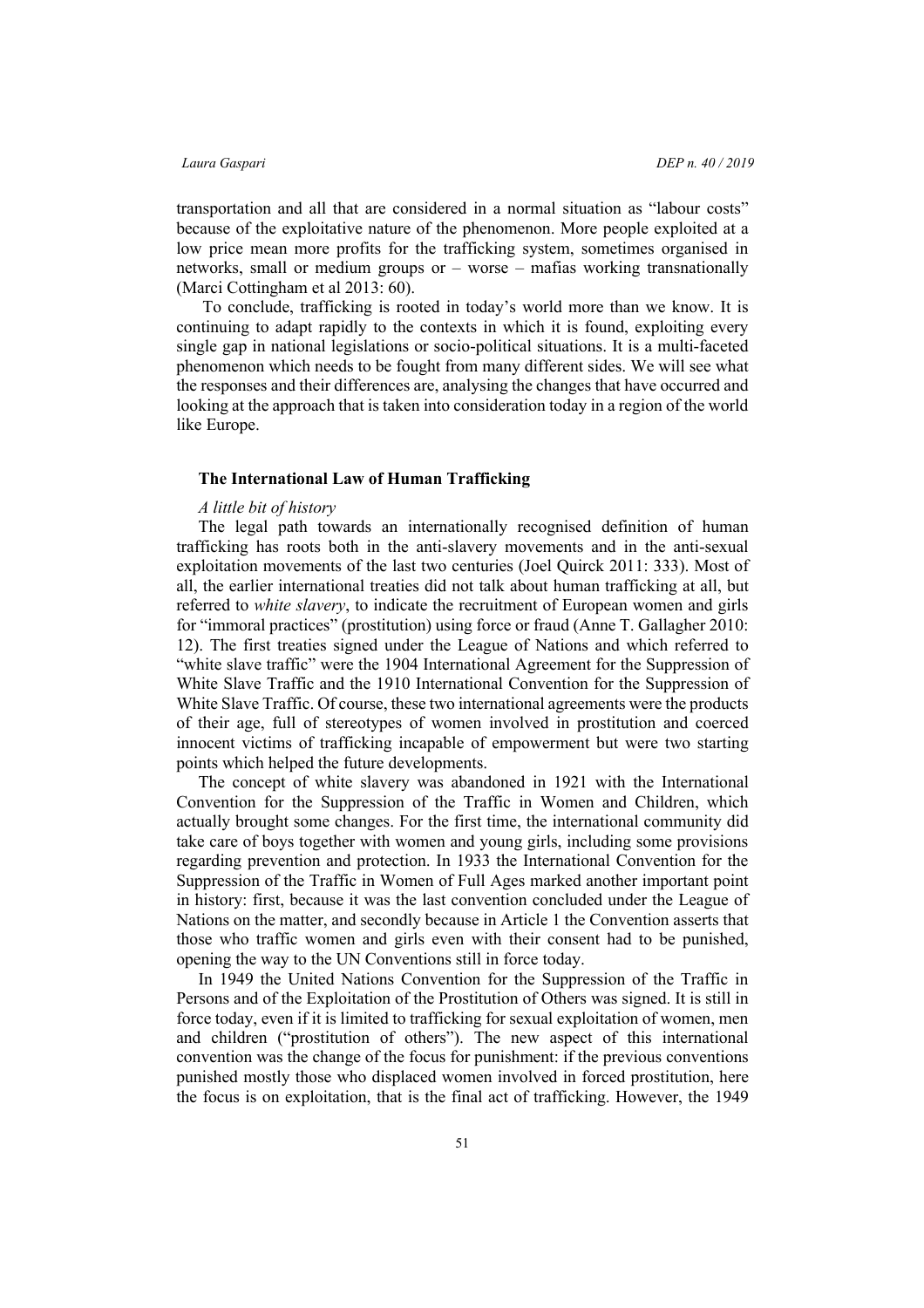Convention has been criticised as *outdated.* Why? First, it does not cover all forms of trafficking in human beings. Secondly, the rights of victims are not well-protected and granted by the Convention. In the words of the former UN Special Rapporteur on violence against women, its causes and consequences Radhika Coomaraswamy

The 1949 Convention has proved ineffective in protecting the rights of trafficked women and combating trafficking. The Convention does not take a human rights approach. It does not regard women as independent actors endowed with rights and reason; rather, the Convention views them as vulnerable beings in need of protection from the 'evils of prostitution'. (Radhika Coomaraswamy 2000: para. 22)

Finally, the 1990s brought all the changes in the socio-cultural and political world context that occurred and are mentioned above in this article. The need for a definition covering all trafficking forms was stronger than ever, and in this spirit the 2000 Trafficking Protocol was ratified.

# *The Palermo Protocol: the definition of human trafficking and the repressive approach*

After just one year of negotiations and animated debates, with the full participation of States, international organisations and NGOs, on the 15<sup>th</sup> November 2000 the United Nations Convention Against Transnational Organised Crime and Protocols Thereto was proclaimed with the General Assembly Resolution 55/25, entering into force in 2003. The Convention has three supplementing Protocols: one on smuggling of migrants, one on trafficking in firearms, and one on human trafficking. The Protocol to Prevent, Suppress and Punish Trafficking in Persons, especially Women and Children (or, Palermo Protocol) in Article 3 contains the very first internationally recognised and agreed definition of human trafficking, which is

Trafficking in persons shall mean the recruitment, transportation, transfer, harbouring or receipt of persons, by means of the threat or use of force or other forms of coercion, of abduction, of fraud, of deception, of the abuse of power or of a position of vulnerability or of the giving or receiving of payments or benefits to achieve the consent of a person having control over another person, for the purpose of exploitation. Exploitation shall include, at a minimum, the exploitation of the prostitution of others or other forms of sexual exploitation, forced labour or services, slavery or practices similar to slavery, servitude or the removal of organs. (UN Trafficking Protocol 2000: art. 3).

Being a Protocol to a Convention, it is not separated from it and it has to be interpreted together with the provisions of the Convention itself. However, what is interesting in the present analysis is an explanation of the definition of human trafficking. It can be divided into three elements: *the action*, *the means* and *the purpose*. To recognise a crime as human trafficking all these three elements have to be present. Regarding children, only the action element is enough to have a situation of trafficking. Concerning the *action* element, we have some activities like "the recruitment, transportation, transfer, harbouring or receipt of persons". As there is no explanation of them in any interpretative material to the Protocol or the Convention, we should interpret them in a broader sense, especially in the case of harbouring and receipt, in which we consider action also the maintenance of a situation of exploitation (Anne T. Gallagher 2010: 30).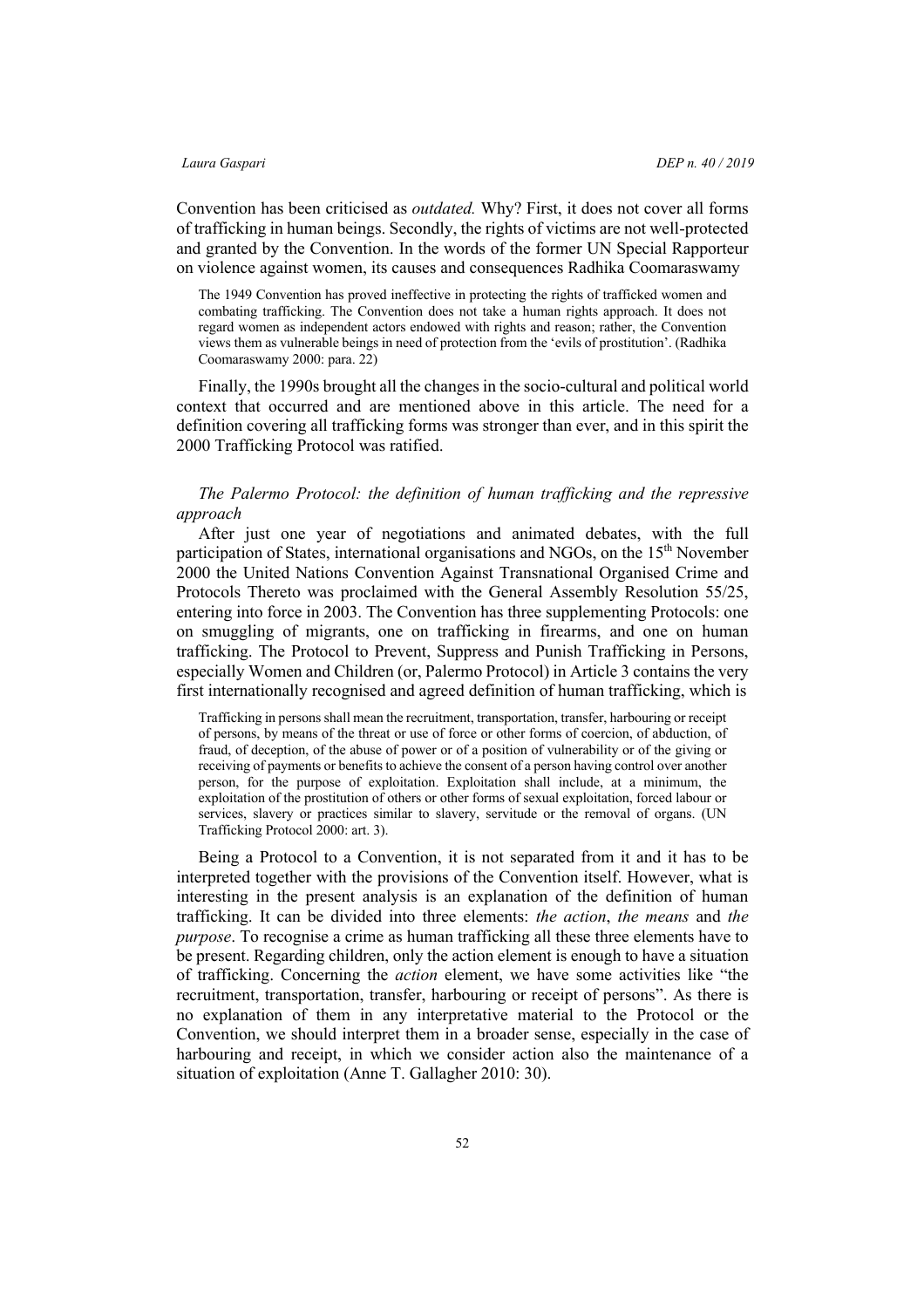By *means* we refer to "the threat or use of force or other forms of coercion, of abduction, of fraud, of deception, of the abuse of power or of a position of vulnerability or of the giving or receiving of payments or benefits to achieve the consent of a person having control over another person". All these actions have in common the concept of *coercion.* Some of these coercive means are direct and evident (i.e. threat, use of force, abduction); others are less direct but still used (i.e. fraud, deception). The concept of "position of vulnerability" here is interesting, as it appeared for the first time in the Palermo Protocol, while abuse of power was already used even in the earliest conventions (Anne T. Gallagher 2010: 32). Also, the interpretative material of both the Transnational Organised Crime Convention and the Palermo Protocol attempts to clarify this new concept. Actually, the *Travaux Préparatoires* explained that abuse of vulnerability is "any situation in which the person involved has no real and acceptable alternative but to submit to the abuse involved". A further clarification was given directly by the UNODC in 2012, where it is reported that vulnerability means "those inherent, environmental or contextual factors that increase the susceptibility of an individual or group to being trafficked" (UNODC Vulnerability Paper 2012:13), that is to say the push factors – or root causes – we listed above. The abuse of these conditions by traffickers is a means that leads to an exploitative situation, not the condition of vulnerability *per se.* Also, the means enlisted in the definition in Article 3 are broad, so as to have an intentional vagueness in order to cover any possible trafficking situation.

Finally, the *purpose* is of course exploitation. Article 3 lists some possible exploitative situations with the add of the wording *at a minimum* as to avoid limitation and open the definition to any possible or new form of exploitation (Travaux Préparatoires 2006: 343). Together with labour exploitation, sexual exploitation and removal of organs, the definition mentions the wording *practices similar to slavery*, which comes from the 1956 Supplementary Convention on the Abolition of Slavery and refers to debt bondage, serfdom, servile forms of marriage and every situation in which a child is sold. Instead, the concept of servitude is not fully clear and has no definition known in international law, even if the Travaux Préparatoires to the Convention tried to explain it through a situation in which a person is unlawfully forced to perform a service and has no choice, as for example in domestic servitude or debt bondage.

Regarding the exploitation of prostitution of others and the concept of *consent*, there was harsh debate between two coalitions of NGOs and different visions of States. The definition is a solution of compromise to conciliate every single position and it has been globally accepted and used also in the regional treaties and laws, like the European ones that we will see below. However, it is recognised as a framework, which means that it can be expanded. In fact, it is recognised that the Palermo Protocol focuses more on the repressive aspects of trafficking than on human rights. Being a supplementary document to an international treaty on organised crime, its focus is, of course, on detecting, punishment and prosecution of traffickers.

The provisions about protection and assistance to victims are not mandatory for State parties (unlike repressive ones) because human rights are not the focus of the Palermo Protocol, even if the issue was raised during the drafting process. However, we have to recognise that the Palermo Protocol is an important milestone which laid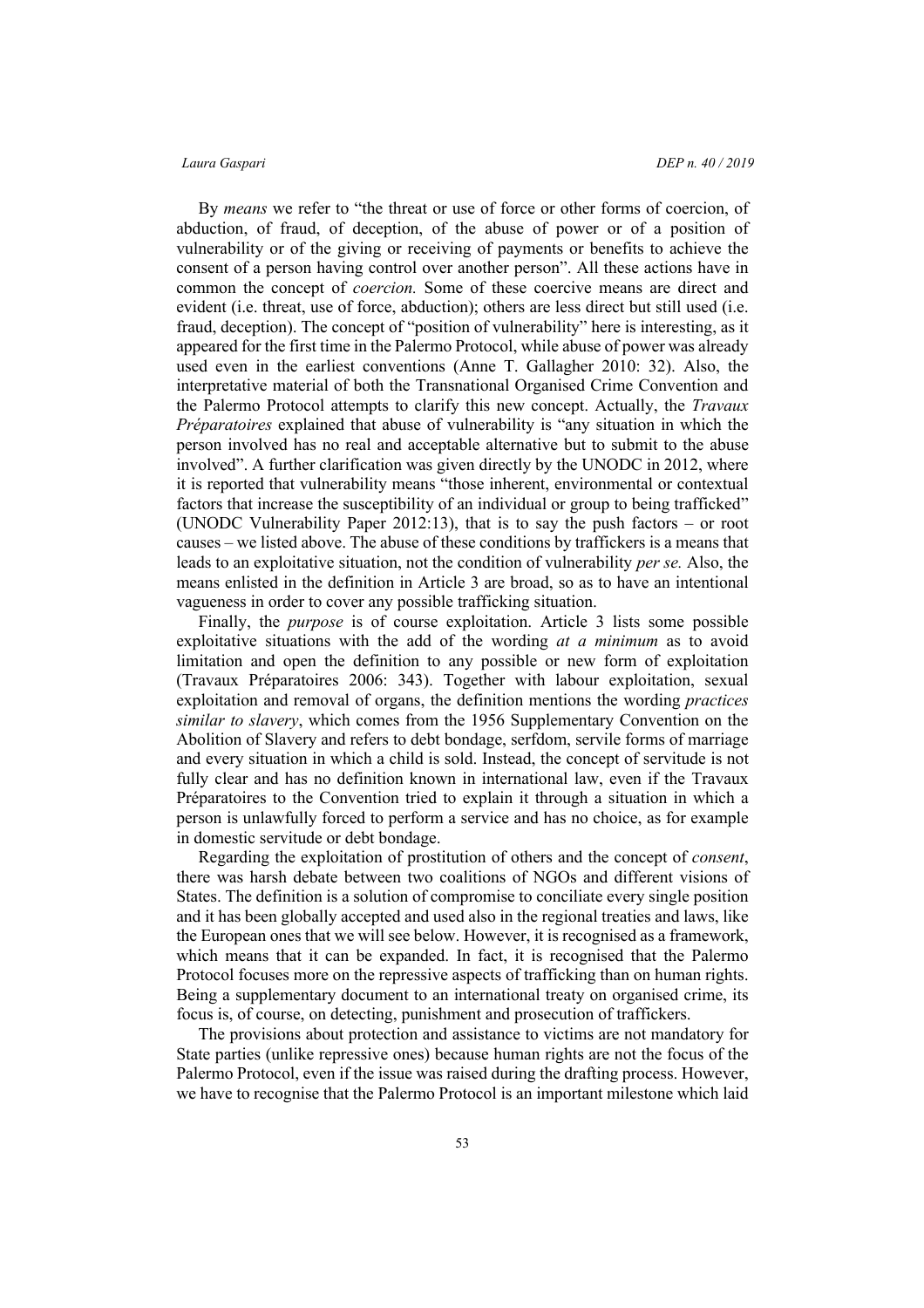the foundations to a more international response, to cooperation among states and a change in the general attitude. It triggered several reactions, also in the form of soft law documents and regional agreements and laws which should not be underestimated. In the words of Anne Gallagher, we must not blame the Palermo Protocol for being repressive, we should regard it as the important starting point for a new way of combating human trafficking (Anne T. Gallagher 2015: 15).

### *Other UN instruments and soft law documents*

Together with the previously described Trafficking Protocol, there are other international legal instruments to consider when we discuss the legislative framework of human trafficking. The International Labour Organisation (ILO) has its list of international conventions specifically dedicated to forced labour, such as the ILO Forced Labour Convention (n°29) of 1930, enhanced by a recent Protocol of 2014, entered into force just three years ago, in 2016. Regarding the protection of migrant workers and their families, in 1990 the UN General Assembly adopted the International Convention on the Protection of the Rights of All Migrant Workers and Members of Their Families.

Regarding women and young girls, in 1979 the Convention on the Elimination of All Forms of Discrimination Against Women (CEDAW) was adopted. Although it is not specifically an international treaty on human trafficking, it is important because Article 6 invites all States parties to take "appropriate measures" and legislations to suppress all forms of traffic in women and sexual exploitation. Even if there is no strictly operative measure against trafficking of women, it was the first time that trafficking was included in an international convention which regards gender discrimination and violence.

Regarding this Article, in 1992 the CEDAW Committee issued the General Recommendation n°19 which recognised all the structural causes and push factors that foster trafficking in women, such as poverty, unemployment, conflict and wars, and it recognised new forms of sexual exploitation like sex tourism, recruitment for domestic labour and arranged forced marriages. It added that "These practices are incompatible with the equal enjoyment of rights by women and with respect for their rights and dignity. They put women at special risk of violence and abuse" (General Recommendation n°19 1992: par.14).

On prostitution, the CEDAW Committee affirmed that "Prostitutes are especially vulnerable to violence because their status, which may be unlawful, tends to marginalize them. They need the equal protection of laws against rape and other forms of violence" (General Recommendation n°19 1992: par.15). It was a strong milestone for the international community that was reaffirmed years later, and the elimination of trafficking entered international action plans, like the Beijing Platform for Action of 1995 and UN political agenda, such as the 2016 Sustainable Development Goals at goal number 5 (Gender equality and women's empowerment).

Regarding children, the Convention on the Rights of the Child (CRC) and its Optional Protocol on the Sale of Children, Child Prostitution and Child Pornography contain Articles which expressively prohibit trafficking in children in any purpose and form, inviting all States to take the appropriate measures. In 1999 the General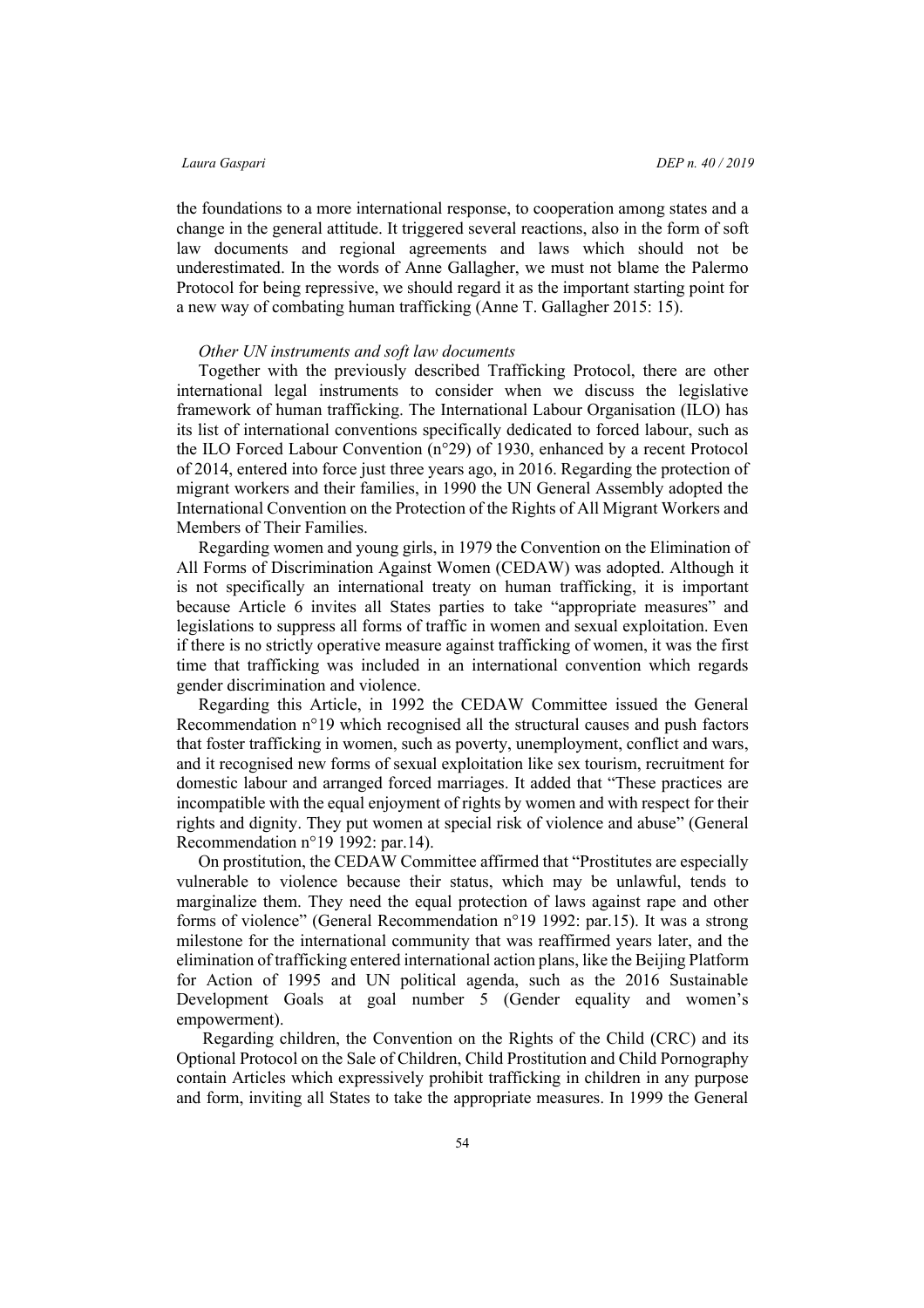Conference of the ILO adopted the Convention concerning the Prohibition and Immediate Action for the Elimination of the Worst Forms of Child Labour (n°182) aiming at protecting children from exploitative situations also generated by human trafficking.

There can be situations in which trafficking survivors can obtain refugee status, so also the 1951 Refugee Convention and its 1967 Protocol are important to the question. Moreover, in 2006, the United Nations High Commissioner for Refugees office (UNHCR) issued a series of guidelines, not binding for States, to better interpret these two international instruments in the light of a situation of human trafficking.

Finally, it is interesting to briefly mention a regional treaty on human trafficking, the Association of Southeast Asian Nations (ASEAN) Convention Against Trafficking in Persons, especially women and children, which was adopted in November 2015, ten years after the CoE Trafficking Convention and entered into force in 2017. South East Asia is another area of the world heavily affected by human trafficking, especially of women and children for forced labour, sexual exploitation, domestic working, forced marriages etc. ASEAN regional effort was put in place through non-binding instruments from 1997, where State parties recognised that trafficking is a problem that could be tackled only on a regional scale and promoted cooperation among States (Ranyta Yusran 2017: 3).

Eighteen years later, the ASEAN Convention identified within its scope and purposes the prevention of and fight against trafficking in persons, the establishment of an effective system for punishing criminals, the provision of protection and assistance to victims and legal cooperation, in adherence with the Palermo Protocol. It also adopts the same definition of trafficking and almost the same provisions – yet with some differences and limitations – as both the Palermo Protocol and the CoE Trafficking Convention attempt. The ASEAN Convention is an instrument which is not only concerned with the repressive part – like the Palermo Protocol – but adopts a "dual status", as suggested by Yusran (2017:16) as both a security and a human rights treaty, following the path of a comprehensive approach and placing emphasis on measures for the protection and assistance to victims – including the possibility for compensation.

Why is the ASEAN Convention so important to mention in this paper, which is concerned mostly with European law? Because, not only does it bring major inspiration from the CoE Trafficking Convention which, as we will see below, was unique at the time as it regarded trafficking as a human rights issue, but also because it confirms the importance of regional binding instruments to encourage legal cooperation among States to tackle human trafficking, to prosecute criminals, to prevent the crime and to protect those who fall in the trap within their territories, everything in compliance with the already existing international framework.

In all the international legislative *corpus* we also find the so-called *soft law* instruments, which are all those created or promoted by international organisations that do not have any legal or binding obligations on States. They usually provide new trends of the international community, they raise awareness, especially on human rights issues, so as to permit States to accept and follow them even if there is no international obligation on those standards (Antonio Cassese 2006: 196). In the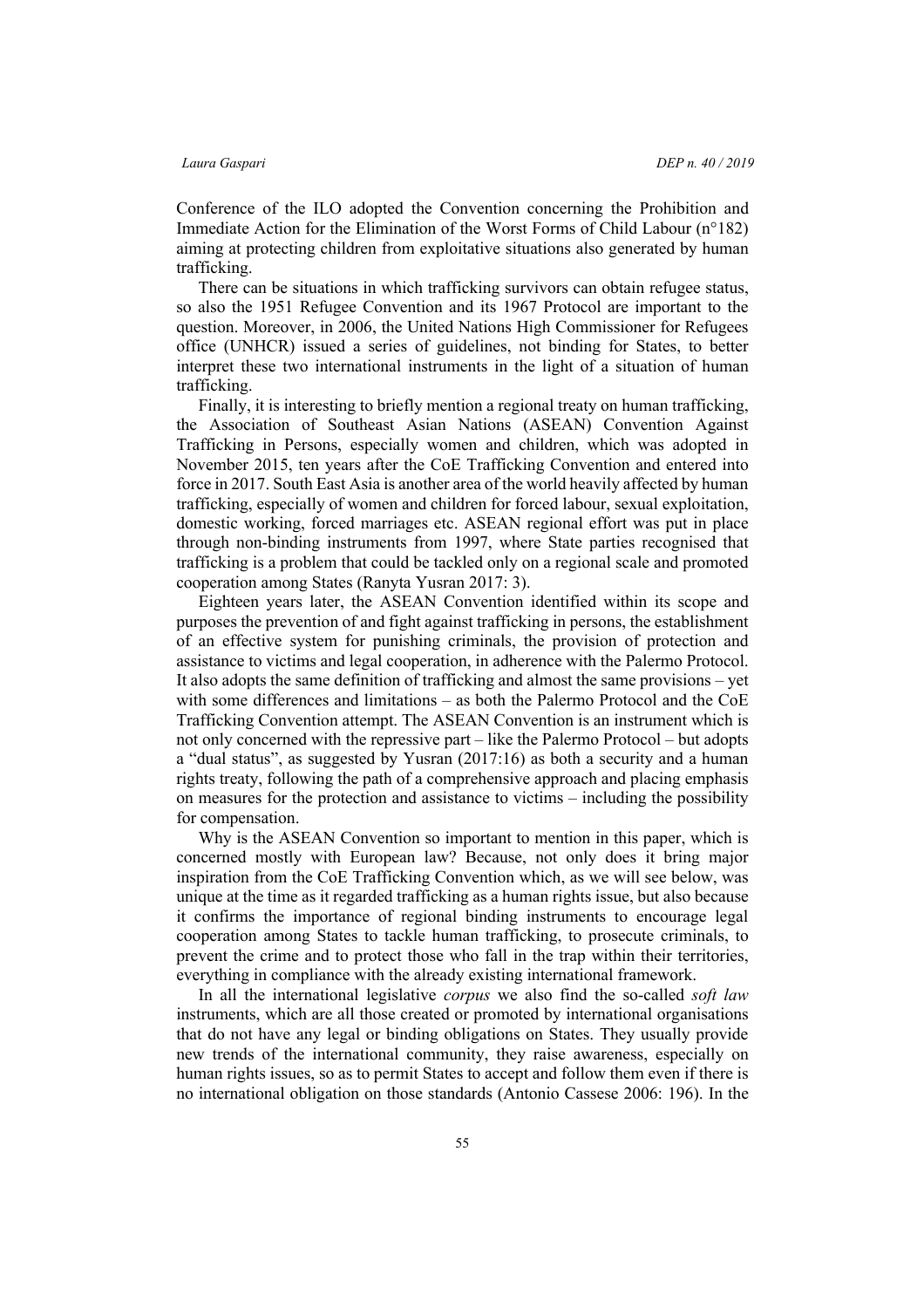case of human trafficking we can recall the 2002 *United Nations Principles and Guidelines on Human Rights and Human Trafficking* produced by the United Nations High Commissioner for Human Rights (OHCHR) and submitted to the Economic and Social Council in 2000. It was never submitted to States for approval, but many of the provisions contained in it are now followed or they are part of regional and national legislations.

Other instruments concerning human trafficking are General Assembly resolutions, guidelines from agencies of the United Nations, declaration of IGOs, or action plans. Even the Security Council started to issue resolutions on the matter, like the most recent Resolution 2388 (2017) in which the Council strongly condemned human trafficking especially in areas of conflict and perpetrated by terrorist groups and Resolution 2437 (2018) which authorise UN member states to inspect vessels on the high sea off the coasts of Libya if there is serious suspicious of situations of human smuggling or human trafficking.

Even if at the international level we do not have a monitoring body which controls trafficking legislations and standards implementation, the United Nations, under the OHCHR, in 2004 established through its decision 2004/110 a Special Rapporteur for trafficking in persons, especially women and children for a three-year period in order to monitor the implementation of anti-trafficking measures and their compliance with human rights in member states. The present Special Rapporteur is an Italian judge, Maria Grazia Giammarinaro, appointed in 2014.

# **The Council of Europe and the European Union fight against human trafficking**

# *Council of Europe*

The area of the world with the highest number of citizenships of human trafficking survivors is the European continent, with 137 different detected nationalities (UNODC Global Report 2016: 5). Europe is both an area of destination and origin of trafficking in human beings and for this reason it has developed a wellstructured system, starting from the Council of Europe (CoE) – which is not a European Union institution, and numbers forty-seven member States.

On 16th May 2005 in Warsaw (Poland), the *Council of Europe Convention on Action against Trafficking in Human Beings* was opened to signatures. It entered into force in 2008 and it counts forty-six CoE member States (all but the Russian Federation), plus Belarus, which ratified it in 2014. The process for negotiating and drafting the CoE Convention began in 1990 following the need for better protection for victims of human trafficking and their human rights. In fact, as stated in the preamble, the focus of the CoE Trafficking Convention is on victims and their rights, listing actions to protect them without discrimination, respecting gender equality and the rights of children. All these actions are done through a multidisciplinary and comprehensive approach which means to deal with trafficking in human beings unifying efforts of different actors in order to reach better results. The aim is that of improving the provisions about protection of the Palermo Protocol, implementing a human rights-based approach to human trafficking in a binding international law instrument. The human rights-oriented approach, the will of a comprehensive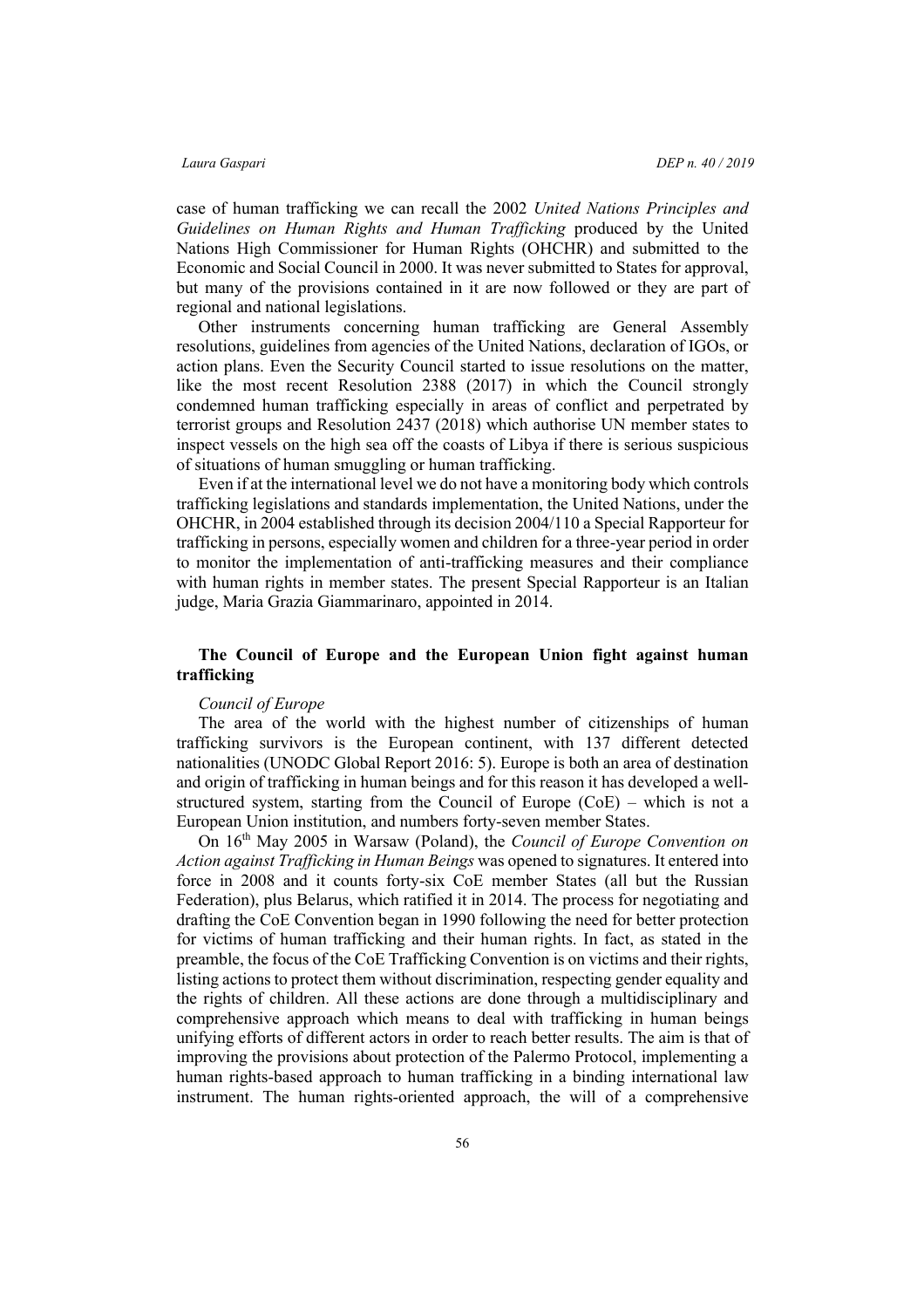framework and the particular attention for gender equality (recalled also in Article 17) in applying the policies concerning trafficking are clearly stated in Article 1, which lists the purposes of the Convention. In fact, as specified in paragraph b of the same Article, the aim is

to protect the human rights of the victims of trafficking, design a comprehensive framework for the protection and assistance of victims and witnesses, while guaranteeing gender equality, as well as to ensure effective investigation and prosecution (CoE Trafficking Convention 2005: art  $1(b)$ )

The importance and the recognised acceptance of the definition of human trafficking provided by the Palermo Protocol and explained above, is reported in Article 4 to the Convention, adding of a definition of victim, which is "any natural person who is subject to trafficking in human beings" (CoE Trafficking Convention 2005: art. 4). It underlines the centrality of the human beings and the strong commitment to its rights instead of the mere punishment of the crime like the Palermo Protocol. Demand for exploitative services is directly addressed in the CoE Trafficking Convention in Article 6 and it is recognised as one of the factors that fosters the exploitation of people – any form of exploitation – and it must be discouraged. The Convention provides several protection and assistance measures in its first part to underline their importance. These measures are clarified in the CoE Convention, while they were overlooked in the Palermo Protocol. This is because the CoE Convention is a regional legal document dealing with human rights in the first place, while the Palermo Protocol has a more repressive nature being an additional agreement supplementing a Convention regarding international crime and its repression.

The CoE Convention widely extend obligations concerning the identification of victims in Article 10, with a special regard to children, strongly encouraging countries to train officials and enhance measures to better identify and protect a trafficked victim. When a victim is identified, she or he needs protection of her private life and identity, especially she or he decides to denounce her/his traffickers as recalled in Article 11.

The CoE Convention also provides measures for the psychological and physical assistance of victims in Article 12, guaranteeing also access to translation services, counselling, information regarding their legal rights and support in all stages of the criminal proceedings, education and care for children, encouraging the collaboration between States and NGOs or civil society organisations. Article 13 introduces the right for victims to a recovery and a reflection period of thirty days in which they are allowed to recover and escape their traffickers and voluntarily decide to collaborate with the investigations. It is important to remember that victims have the right to protection and assistance regardless of their will to cooperate with the law enforcement or to denounce their traffickers. When they are detected, their human rights are guaranteed anyway.

Article 14 provides the possibility of a time-limited residence permit for victims while Article 15 introduces the right of a compensation for victims, an element first introduced by the above-mentioned *UN Principles and Guidelines about human rights and human trafficking*. Repatriation and return must be voluntary and respecting all the rights and safety of the victims in order to avoid re-victimisation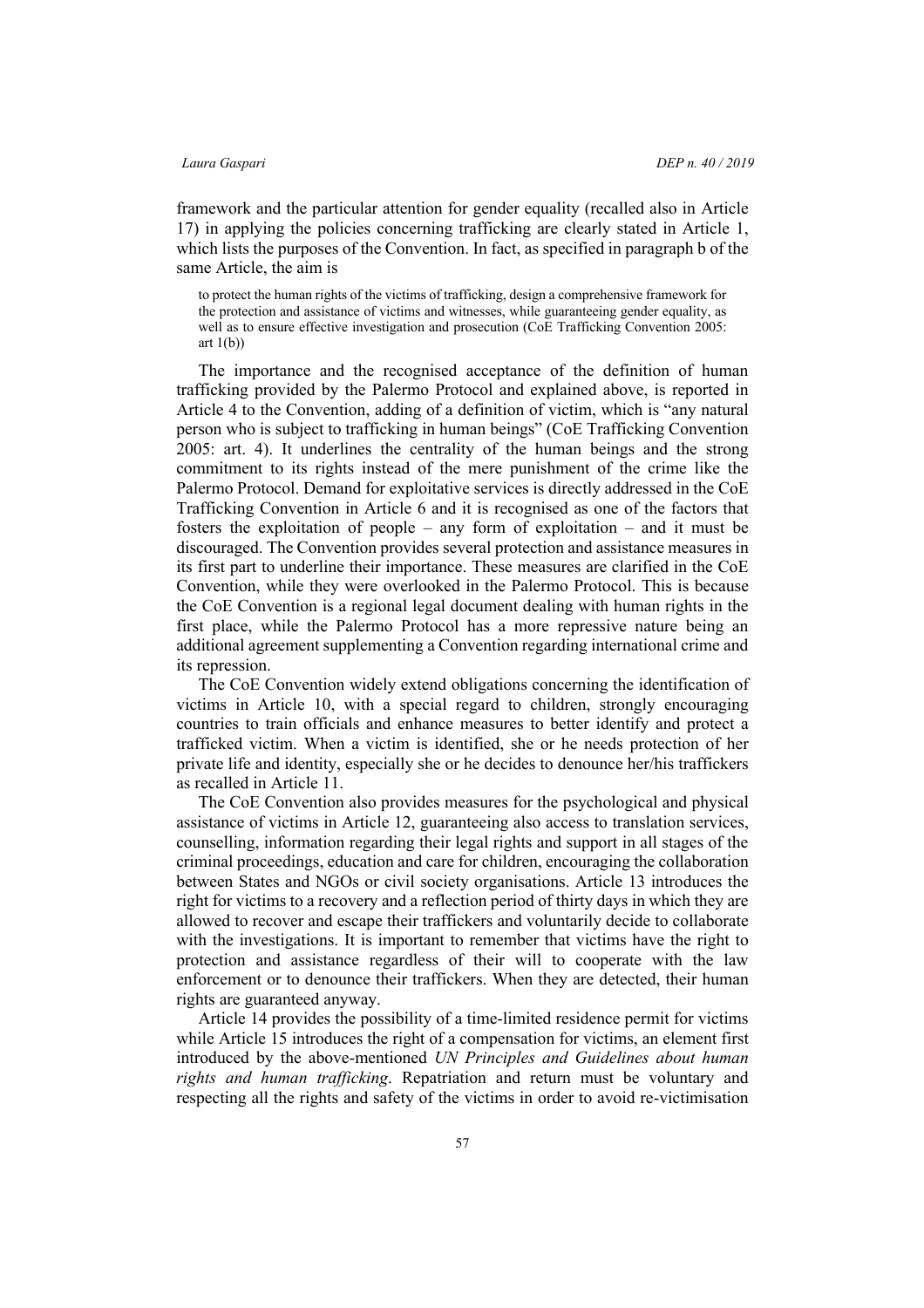and pursuing a path of reintegration within the society of the victim, as largely provided by Article 16.

Together with the protection and assistance measures, the Convention provides also prevention strategies, encouraging cooperation among States due to the transnational nature of the crime of trafficking (Article 5) also discouraging the demand for trafficking, one of the *pull factors,* in the countries of destination (Article 6).

A new element introduced by the CoE Trafficking Convention is a monitoring system, the Group of Experts on Action Against Trafficking in Human Beings (GRETA), which founds its legal basis in Articles 36 and 37. GRETA oversees and monitors the implementation of the Convention by member States, issuing reports and conclusions about State party situations, also underlining problems and emergency situations. Finally, there is a provision dedicated exclusively to European Union member states. In Article 40 we find the so-called "disconnection clause" that generated debates at the time as EU member States could choose to apply European Union law instead of the provisions of the CoE Trafficking Convention. There was the fear that lower standards of human rights protection would be granted to victims of human trafficking. Nowadays, the present debate is no longer working as – as we will see – the European Union has heavily reformed its legislation, applying higher standards for protection for victims and prevention according also to the CoE Convention provisions.

### *The European Court of Human Rights*

The European Court of Human Rights (ECtHR) has been crucial for the definition of trafficking in human beings as a violation of human rights through its jurisprudence in light of the provisions of the European Convention of Human Rights. The Court also had a breakthrough regarding the definition of positive obligations of States in cases of human trafficking. In fact, human trafficking is a transnational crime that is perpetrated by non-state actors such as individuals or criminal organisations that are not linked with the State. Simply put, in cases of trafficking, States are not directly involved in the process and the harm or the violations of human rights suffered by victims are not imputable to States.

However, recognising human trafficking as a serious violation of human rights, it is assumed that a State has both negative and positive obligations to fulfil under its jurisdiction, and it must ensure the respect and enjoyment of the fundamental human rights to all people (citizens or not) present in its territory. Negative obligations mean that States must not interfere with the enjoyment of human rights, while positive obligations mean that States must comply with acts that in order to allow individuals under their jurisdiction to enjoy their rights (De Vido 2014: 370).

The standard widely recognised in the field of human rights to fulfil positive obligations is that of *due diligence*, first introduced with the Inter-American Court of Human Rights judgement *Velasquez Rodriguez* of 1988. States are obliged to prevent and respond to acts of privates or non-state actors that could violate the established fundamental rights and if they fail, they are considered responsible.

The concept of due diligence and State responsibility in cases of human trafficking is recalled in the Recommended Principles and Guidelines on Human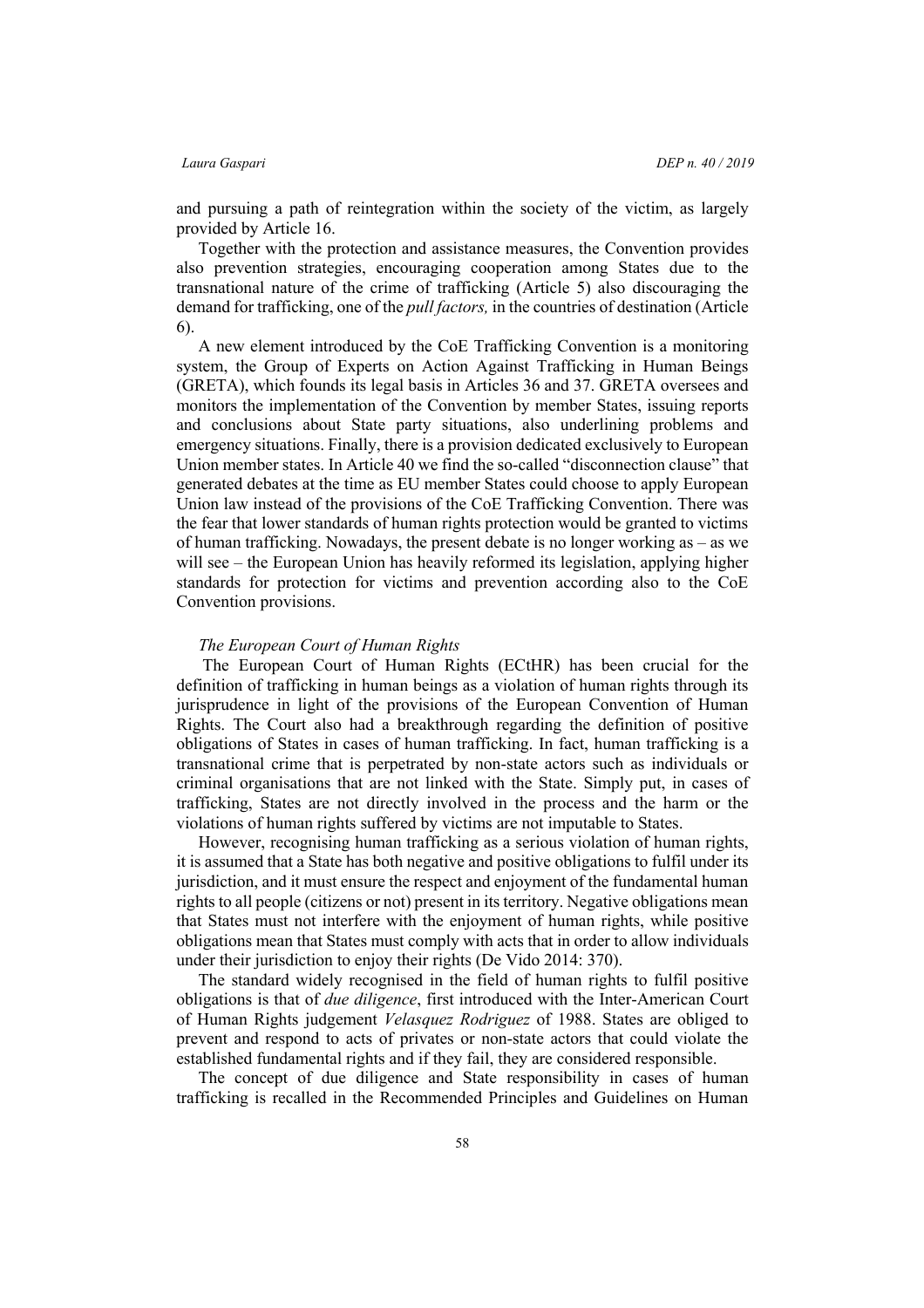Rights and Human Trafficking and in a 2015 report by the Special Rapporteur on trafficking in persons, Maria Grazia Giammarinaro. These concepts were also well expressed by the ECtHR in the cases presented in this Article, especially – as we will see in the *Rantsev* case, even if the Court does not mention due diligence directly.

The ECHR does not contain any provision about human trafficking but in Article 4 it prohibits slavery, servitude and forced labour. However, Article 4 was at the basis of the important turning point marked by the Court with the cases *Siliadin v. France* (2005) and *Rantsev v. Cyprus and Russia* (2010)*.* The case *Siliadin v. France* regarded a young Togolese girl brought to France by a relative under false promises and kept as a domestic worker in forced hard conditions.

The Court recognised her case as *servitude* generated by a trafficking situation and falling under provisions of Article 4. The Court recognised that the young girl was not held in slavery conditions, she was not treated as an object and her exploiters did not exercise a property on her. She lacked the freedom of movement and she worked in terrible and harsh conditions of exploitation. France was judged responsible because it failed in having a proper legal framework in order to protect the girl, which was a minor at the time, and it did not criminalise and prosecute the perpetrators, violating its positive obligations under Article 4 (*Siliadin v. France* 2005: para. 89).

*Rantsev v. Cyprus and Russia* is considered the real landmark case for human trafficking provisions under the ECtHR. It concerned a young Russian girl who was brought to Cyprus with an "artist" visa and forced to work in a nightclub. After escaping once, she was brought to the police by her "employer" to have her arrested and deported to Russia. The Cypriot police did not realise she was a victim of human trafficking and let her go together with her employer. During the same night she died falling from a balcony. Her father brought the case to the Strasbourg Court, which bravely gave a sort of "new life" to Article 4 and interpreted the Convention as a *living instrument*, by stating that

In view of its obligation to interpret the Convention in light of present-day conditions, the Court considers it unnecessary to identify whether the treatment about which the applicant complains constitutes "slavery", "servitude" or "forced and compulsory labour". Instead, the Court concludes that trafficking itself, within the meaning of Article 3(a) of the Palermo Protocol and Article 4(a) of the Anti-Trafficking Convention, falls within the scope of Article 4 of the Convention. (Rantsev v. Cyprus and Russia 2010: para. 282).

In *Rantsev*, the Court recognised human trafficking as a serious violation of fundamental and individual human rights, human dignity of victims and a threat to democratic societies (*Rantsev v. Cyprus and Russia* 2010: para. 282) and as a form of modern slavery and slave trade, putting a strong landmark on the international – and regional – understanding of the phenomenon. The Court stated that

trafficking in human beings, by its very nature and aim of exploitation, is based on the exercise of powers attaching to the right of ownership. It treats human beings as commodities to be bought and sold and put to forced labour, often for little or no payment, usually in the sex industry but also elsewhere. It implies close surveillance of the activities of victims, whose movements are often circumscribed. It involves the use of violence and threats against victims, who live and work under poor conditions. It is described in the explanatory report accompanying the Anti-Trafficking Convention as the modern form of the old worldwide slave trade (Rantsev v. Cyprus and Russia 2010: para. 281).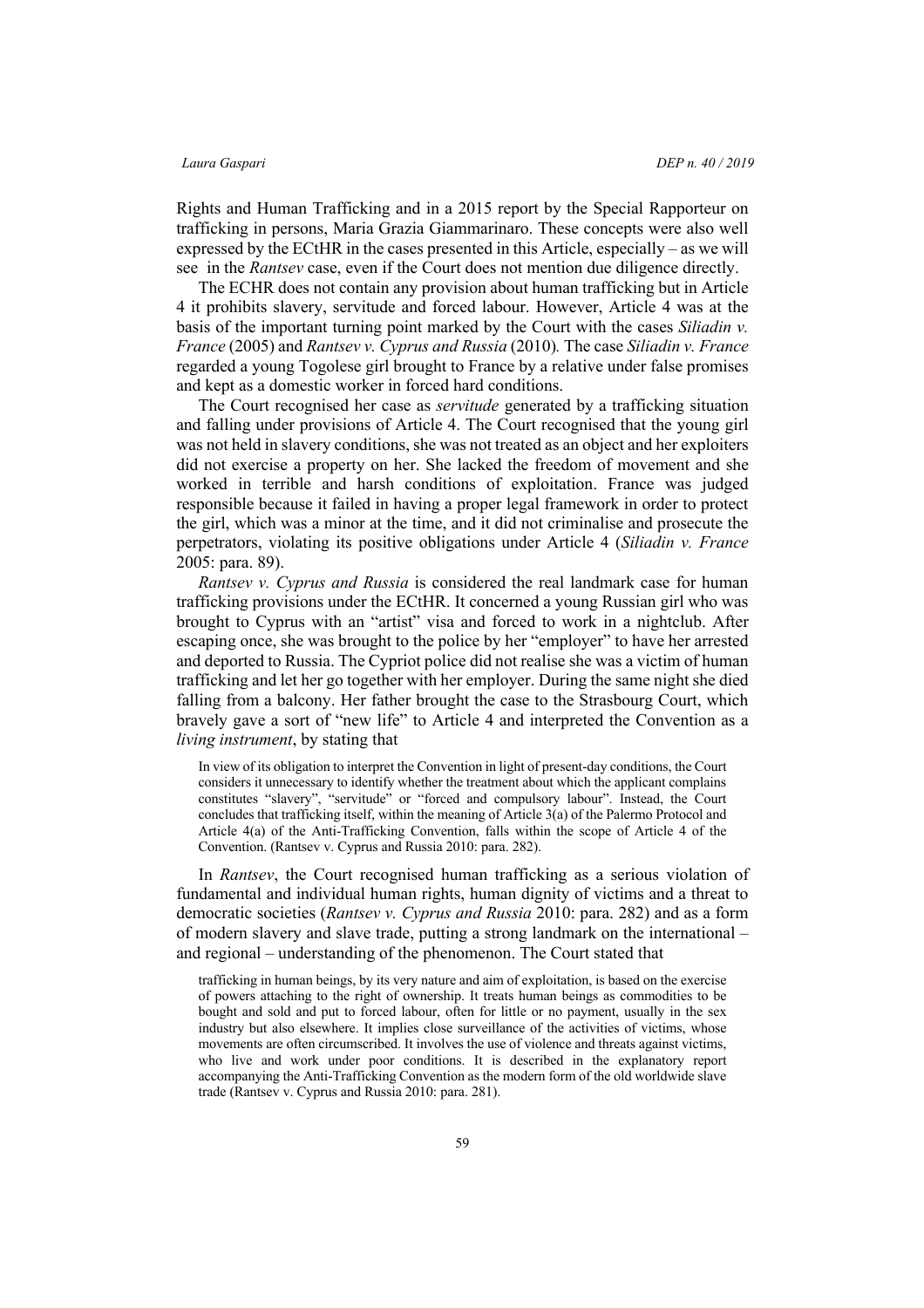The *Rantsev* judgment expanded the positive obligations linked to human trafficking situations that States must fulfil under Article 4, following the path tracked by *Siliadin*. In fact, two States were found responsible for the lack of fulfilment of positive obligations, namely Cyprus and Russia. The Court recognised that States are responsible also for the protection of victims of human trafficking and the put in place of preventive strategies, for example in the country of origin of the victim. So, only the combination of prevention, protection of victims and prosecution of criminals is effective to fight trafficking, as in the words of the ECtHR:

Accordingly, the duty to penalise and prosecute trafficking is only one aspect of member States' general undertaking to combat trafficking. The extent of the positive obligations arising under Article 4 must be considered within this broader context. (Rantsev v. Cyprus and Russia 2010: para. 285)

Both the Russian Federation and Cyprus did not comply with their positive obligations, even if they did not perpetrate the crime directly. Cyprus was found responsible for having violated the positive obligation of identify the victim owing the 'artist' visa when she was brought by her exploiter to the police station and it lacked proper investigations about her conditions and her death. Russia instead was recognised by the Court as well-aware of the problem of transnational trafficking of Russian women for sexual exploitation but did nothing to prevent it and failed the investigations to tackle traffickers in its territory and protect the trafficked victim under its jurisdiction. They both failed to cooperate in order to eradicate the problem, another positive obligation which States must comply with (*Rantsev v. Cyprus and Russia* 2010: para. 289).

The *Rantsev* case marked a great improvement in the international and European law of human trafficking as it recognised a sort of 'evolutive' approach, recognising that laws can be interpreted according to time in which we are living, that they are not crystallised and fixed, but it depends on what we are living at the moment and what the challenges are. After the *Rantsev* case, other cases have been analysed under the same light and following the same footsteps, like the recent  $L.E.$  v  $Greeze<sup>1</sup>$  of 2016 and *S.M. v. Croatia* of 2018 for cases of trafficking of sexual exploitation and the *Chowdury and Others v. Greece*<sup>2</sup> case of 2017 for trafficking for forced labour.

 $<sup>1</sup>$  In L.E. v. Greece case, the Court recalled the Rantsev case with regard to the three positive obligations</sup> identified in its jurisprudence, but it specified that in this case, Greece had a satisfactory legal framework to contrast human trafficking, in adherence with international and European law. Greece was found responsible because of a delay in the formalisation of the identification of the victim: in fact, she was not recognised as victim because she did not denounce immediately her exploiters, even if the collaboration with justice is not conditional to protection and assistance to victims of trafficking. As Vladislava Stoyanova points out (2016: 7-8) the Court lacked rigour in analysing identification from Greek authorities, not recognizing it as a structural failure of positive obligations but just as a deficiency linked with this particular case.

 $2$  Chowdury and Others v. Greece is a case referring to forced labour and trafficking. The Court listed within the text of the judgement all the positive measures provided by the CoE Trafficking Convention, observing that the national authorities were aware of the situation of migrant workers, especially in the Manolada region. Given this knowledge by the State, it should have fulfilled the positive obligations. Moreover, these positive obligations provided by the CoE Trafficking Convention affect the whole situations provided by Article 4 of ECHR, not only human trafficking ones, making a step forward in putting also the exploitation of migrant workers in the spotlight. The Court overlapped the two concepts,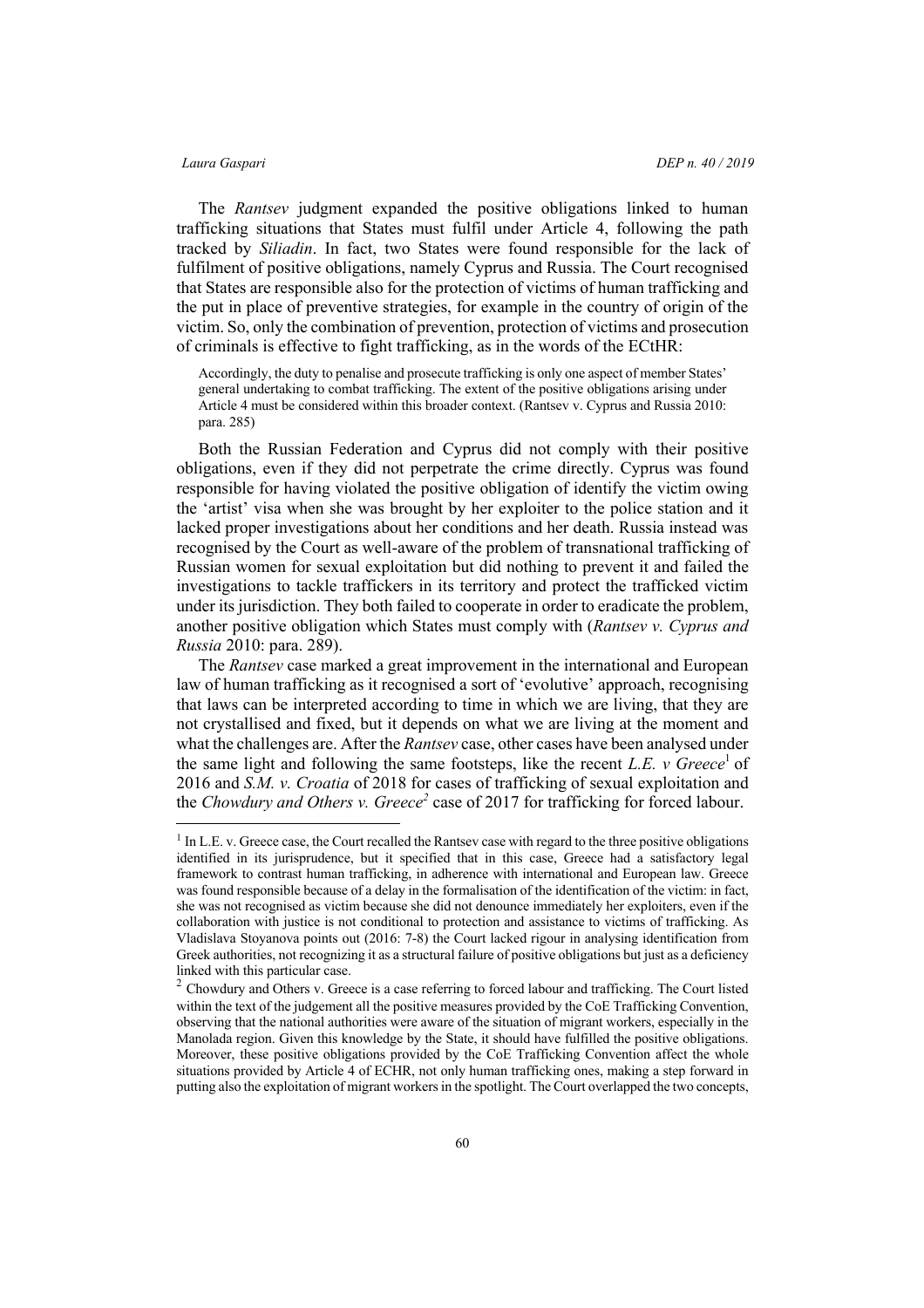### *The European Union*

Even the European Union has dealt with human trafficking since the 90s. It entered into legislation of the EU indirectly since the abolition of internal frontiers and the creation of a space in which movements of capital, people, services, and goods became free, which would have made transnational crime easier. The need for a common response was paramount (Silvia Scarpa 2008: 171). Over time the European Union has made giant leaps forward in the fight against human trafficking, building a common framework for the 28 – almost 27 – member States. First, human trafficking is prohibited expressly at Article 5 of the 2000 *Charter of Fundamental Rights of the European Union*, together with slavery, servitude and forced labour. It is the first time that human trafficking is directly addressed in the same provision of the prohibition of slavery in a human rights treaty, making the connection between them stronger and reinforcing the commitment to the human rights of victims and survivors. The Charter is legally binding for EU member states since the entry into force in 2009 of the Lisbon Treaty, so the presence of a clear prohibition of human trafficking marks an important step forward.

However, the first provisions against human trafficking contained in the EU treaties regarded exclusively security, criminal law and border patrolling. In 2002 the Council of the European Union adopted the *Council Framework Decision on combating trafficking in human beings*, the first attempt to establish obligations for member States in order to conform their national laws to a common action. The approach taken was highly repressive to the crime, with sanctions and punishment clearly established in the text, and less concerned with victims.

After the two-year period 2006-2008, having noticed the weaknesses of the 2002 Council Framework Decision, the European Commission submitted a proposal for a Directive to be discussed with the new process established by the Lisbon Treaty. The new *Directive of the European Parliament and of the Council on preventing and combating trafficking in human beings and protecting its victims* was proclaimed (Directive 2011/36/EU) the  $5<sup>th</sup>$  April 2011 and entered into force the  $15<sup>th</sup>$  April 2011. It completely substituted the Framework Decision of 2002 and, as a Directive, it aimed at establishing a common provision against human trafficking and it had to be implemented and adapted within the national systems of member States. It is a comprehensive document following three main concerns in human trafficking issues: prevention, prosecution and protection.

The scope and the focus of the EU legislation changed with this Directive. Following the Council of Europe Trafficking Convention and all the changes in the

trafficking and forced labour, even if the Court itself recognised it was a situation of forced labour rather than servitude – as in Siliadin. The Court also revealed that Greece was guilty also for lacking a proper investigation and – in some cases – prosecution of the exploiters. For more information about the Chowdury case, see Corcione, Elena, 2017, "Nuove forme di schiavitù al vaglio della Corte europea dei diritti umani: lo sfruttamento dei braccianti nel caso 'Chowdury'", in Diritti umani e diritto internazionale, fasc. 2, pp. 516-522 and Stoyanova, Vladislava, 2017, "Irregular Migrants and the Prohibition of Slavery, Servitude, Forced Labour & Human Trafficking under Article 4 of the ECHR, EJIL:Talk, accessed May 28, 2019, https://www.ejiltalk.org/tag/chowdury-and-others-v-greece/ .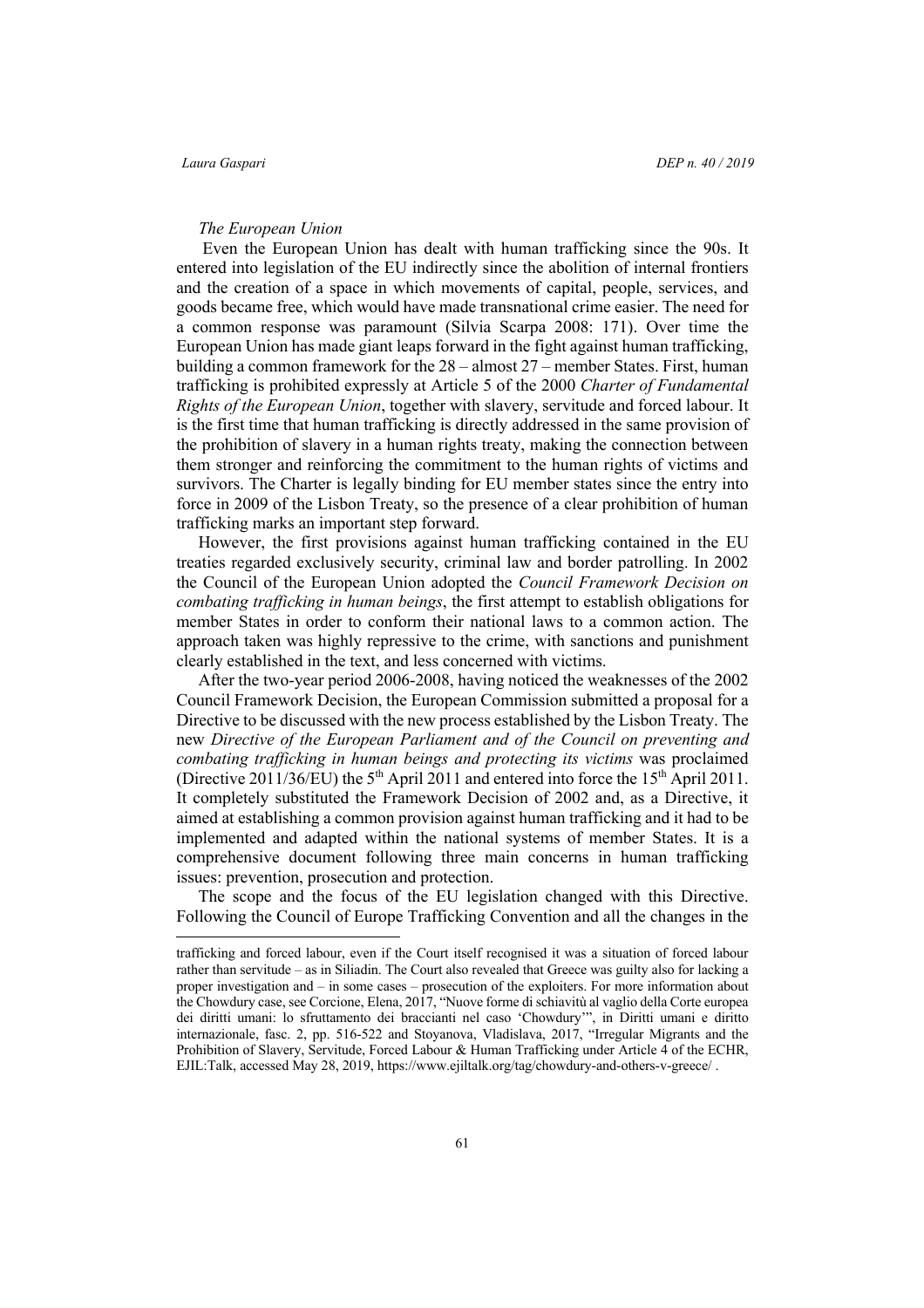point of view that occurred that years in Europe, the 2011/36 Directive recognised human trafficking as a violation of human rights, a serious crime which carries a gender specific dimension and has push and pull factors that fosters it.

The directive explicitly declares to use a comprehensive approach to put together criminal justice provisions and human rights protection, encouraging member States to collaborate one another, but also with NGOs and civil society actors in all aspects of the fight against trafficking in human beings. Protection and prevention began to be really crucial in the European strategy and seen as important as the merely repressive approach taken in previous legislations. The Directive addresses directly demand recognising it as one of the factors that influence human trafficking and encouraging member States to discouraging it. A network of National Rapporteurs as a monitoring system is encouraged as to collect data, exchanging information and best practices.

Two other Directives are part of the European Union framework of action against trafficking: the Council Directive, concluded the  $29<sup>th</sup>$  April 2004, regarding the residency permit issued to third-country nationals who are victims of trafficking in human beings or who have been subject of an action to facilitate illegal immigration, who cooperate with the competent authorities (2004/81/EC), and the Directive of the European Parliament and of the Council establishing minimum standards on the rights, support and protection of victims of crime (2012/29/EU).

If a human trafficking victim is entitled to receive the refugee status, the European Union Directive 2011/36 affirms, as the Trafficking Protocol and the CoE Trafficking Convention, that its provisions are without prejudice of the 1951 Refugee Convention and its Protocol and that member states should provide information on how to obtain the refugees status according to European and national regulations on the matter.

For the period 2012-2016, the EU elaborated a strategy towards the eradication of trafficking in human beings, adopted in 2012 to supplement and complete the European Union framework. It covered a strategy lasting five years and composed by five key priorities adopting a comprehensive approach. The key priorities were: identifying, protecting and assisting victims of trafficking; stepping up the prevention of trafficking in human beings; increasing prosecution of traffickers; enhancing coordination and cooperation among key actors and policy coherence; increasing knowledge of and effective response to emerging concerns related to all forms of trafficking in human beings.

Each key priority is divided into actions that involve different actors, namely the European Commission, member States, NGOs, the civil society, the External Action, European Union Agencies, Eurojust and National Rapporteurs, with a different timing. Even if the strategy has been ended the European Commission did not stop to work with EU member States to improve efforts on this matter. In the last European Day Against Human Trafficking, the EU Commission reaffirmed the efforts and the commitments of member states to eradicate this serious crime and violation of human rights, underlining the importance of improving gender sensitive policies especially for women and children.

In conclusion, the European point of view changed from a strictly repressive approach to a more victim and human rights concerned one. In few years, the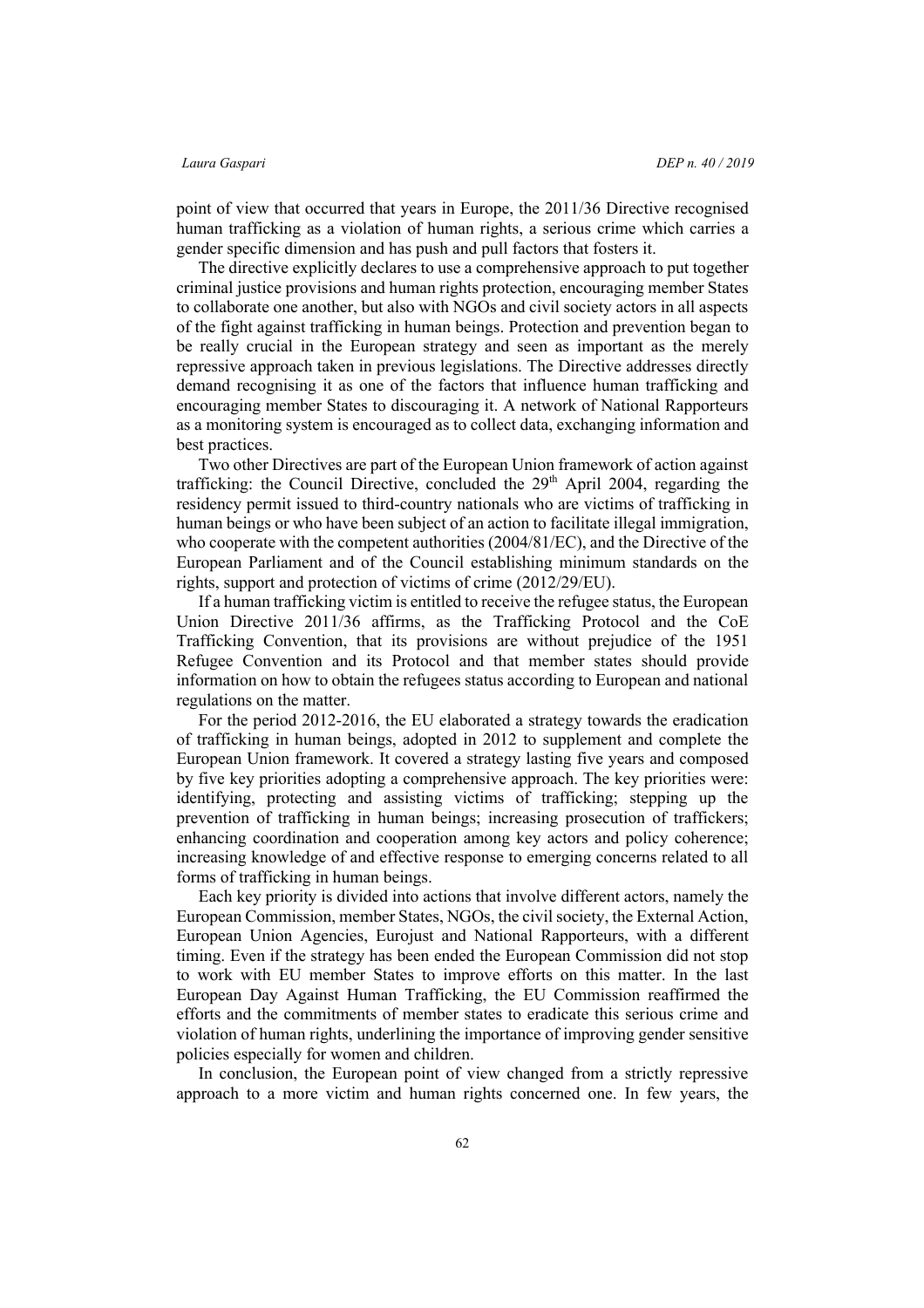European Union did a great number of steps towards a common policy contrasting trafficking in human beings through criminal law and human rights protection. The same prohibition of trafficking inside a legal instrument concerning fundamental rights like the Charter of Fundamental Rights of the EU is a great and unique step forward in international legal provisions.

### **Conclusions**

The present Article has provided an overview of the current international and European legislation concerning human trafficking. One can easily assume that the contrast to trafficking in persons changed perspective throughout the years, from a mere repressive strategy of the Palermo Protocol in order to fight the crime itself to a more human-rights sensitive approach of soft law international instruments, like the Recommended Principle and Guidelines on Human Rights and Human Trafficking and recent regional legal instruments.

However, as we saw, we agreed at least on the definition of human trafficking, even if it is broad and incomplete on a sense but maybe it was exactly the main purpose. It is difficult to find a common ground among a great number of States like UN members where each State raises its own issues, tries to see to its own interests, has its cultural and political background. To reconcile all views is difficult and without any development for the future. At a regional level, like the European Union, it is easier to designate a common framework which is more specific and concerned with the real problem in a concrete way, like the concern for human rights of trafficked people. For these reasons we had the CoE Convention, which is human rights-oriented, also because the protection of human rights is one of the pillars of the Council of Europe together with democracy and the rule of law.

The European Court of Human Rights marked a great step forward with its innovative jurisprudence, opening the road to a new view and a new comprehension also of the obligations appointed to States in cases of trafficking (even if the crime is usually perpetrated by non-state actors). It influenced a change also regarding the European Union legislation, who adopted a comprehensive strategy, which concerns the prevention of the crime, the punishment of perpetrators but most and foremost the protection of victims, with a particular attention to their human rights and gender specific issues.

The phenomenon of trafficking is constantly changing and shaping, adapting to time and places. The legislation presented in this article is currently moving in the right direction, especially in its regional form, which in my opinion, it is the most effective strategy to tackle crime. It is not a matter of choosing which point of view – repressive or human rights-oriented – to adopt when fighting trafficking in human beings.

It should be the common efforts of all actors and parts involved, always bearing in mind that the most affected by the crime are women and children, that the problem is real, and we should do more in order to tackle it. It is important to remember, however, that the laws presented in this article must be applied to everyday reality and they are at our disposal to deal with such a difficult and heinous problem as human trafficking.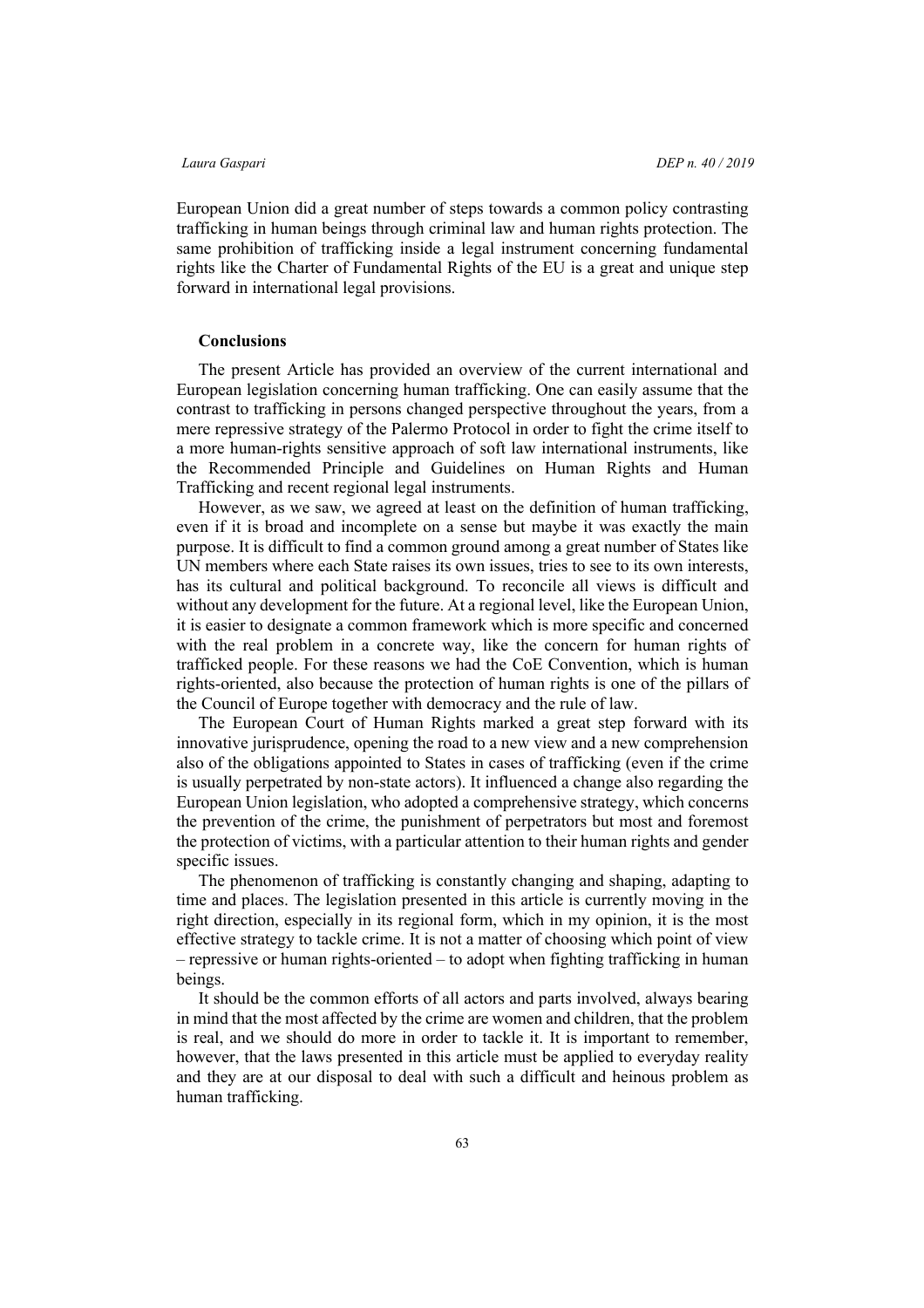*Laura Gaspari DEP n. 40 / 2019*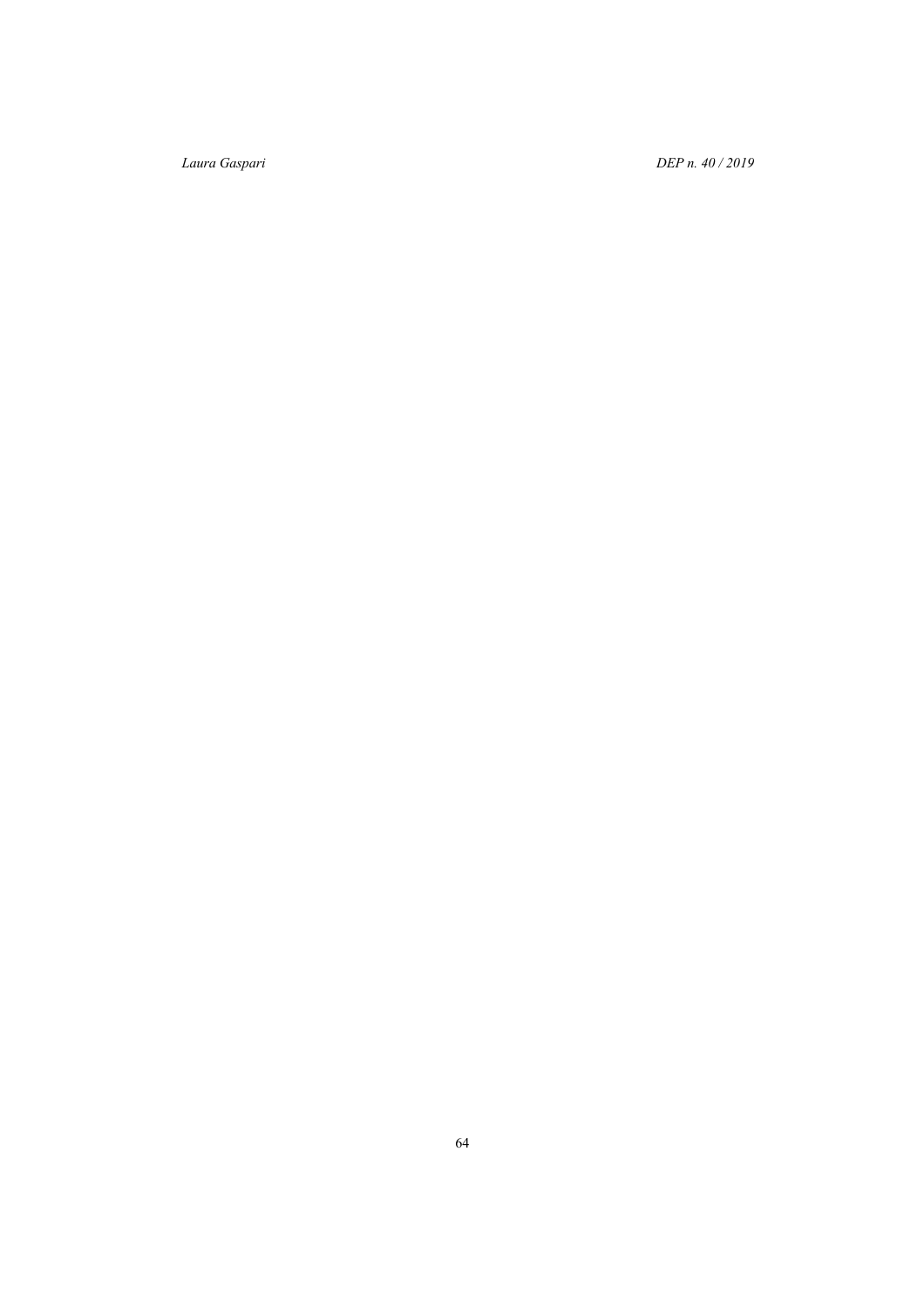# **Reference list**

# *Articles and books*

Burke, Mary C., 2013, *Human Trafficking - Interdisciplinary Perspectives*, 2013, New York: Routledge.

Cassese, Antonio, 2006, *Diritto Internazionale*, Bologna: Il Mulino Editore.

Cottingham Marci et al, 2013, Underlying Causes, in Burke, Mary C., *Human Trafficking - Interdisciplinary Perspectives*, pp. 51-72, New York: Routledge.

Corcione, Elena, 2017, "Nuove forme di schiavitù al vaglio della Corte europea dei diritti umani: lo sfruttamento dei braccianti nel caso 'Chowdury'", in *Diritti umani e diritto internazionale*, fasc. 2, pp. 516-522, ISSN: 1917, 7105.

De Vido, Sara, 2014, "States' Due Diligence Obligations to Protect Women from Violence: A European Perspective in Light of the 2011 CoE Istanbul Convention", *European Yearbook on Human Rights*, Antwerp, Vienna, Graz, Intersentia Nwv, pp. 365-382, doi: http://hdl.handle.net/10278/40574

Gallagher, Anne T., 2010, *The International Law of Human Trafficking*, New York: Cambridge University Press.

Gallagher, Anne T., 2015, *Two Cheers for the Trafficking Protocol*, 2015, Anti-Trafficking Review 4, doi: https://doi.org/10.14197/atr.20121542

Hughes, Donna M., 2002, *Trafficking for Sexual Exploitation: The case of the Russian Federation*, IOM Migration Research Series n° 7, International Organization for Migration, available at http://publications.iom.int/system/files/pdf/mrs\_7.pdf (accessed November 2018).

Jannson Borg, Dominika, 2015, *Modern Slavery: a comparative study of the definition of trafficking in persons*, Leiden: Brill.

Kara, Siddharth, 2009, *Sex Trafficking - inside the business of modern slavery*, New York: Columbia University Press.

Monzini, Paola, 2002, *Il Mercato delle Donne*, Roma: Donzelli Editore.

Quirck, Joel, 2011, "Modern Slavery", contained in Heuman, Gad and Burnard, Trevor eds., *Routledge History of Slavery*, Abingdon (UK): Routledge.

Russell, Amy M., 2014, "Victims of Trafficking: The Feminisation of Poverty and Migration in the Gendered Narratives of Human Trafficking.", *Societies* 4: 532- 548, doi: https://doi.org/10.3390/soc4040532

Scarpa, Silvia, 2008, *Trafficking in Human Beings: Modern Slavery*, Oxford: Oxford University Press

Stoyanova, Vladislava, 2016, "L.E. v. Greece: Human Trafficking and the Scope of States' Positive Obligations under the ECHR", 3 *European Human Rights Law Review*, 290-230, doi: https://ssrn.com/abstract=2773670

Stoyanova, Vladislava, 2017, "Irregular Migrants and the Prohibition of Slavery, Servitude, Forced Labour & Human Trafficking under Article 4 of the ECHR, *EJIL:Talk*, accessed May 28, 2019, https://www.ejiltalk.org/tag/chowdury-andothers-v-greece/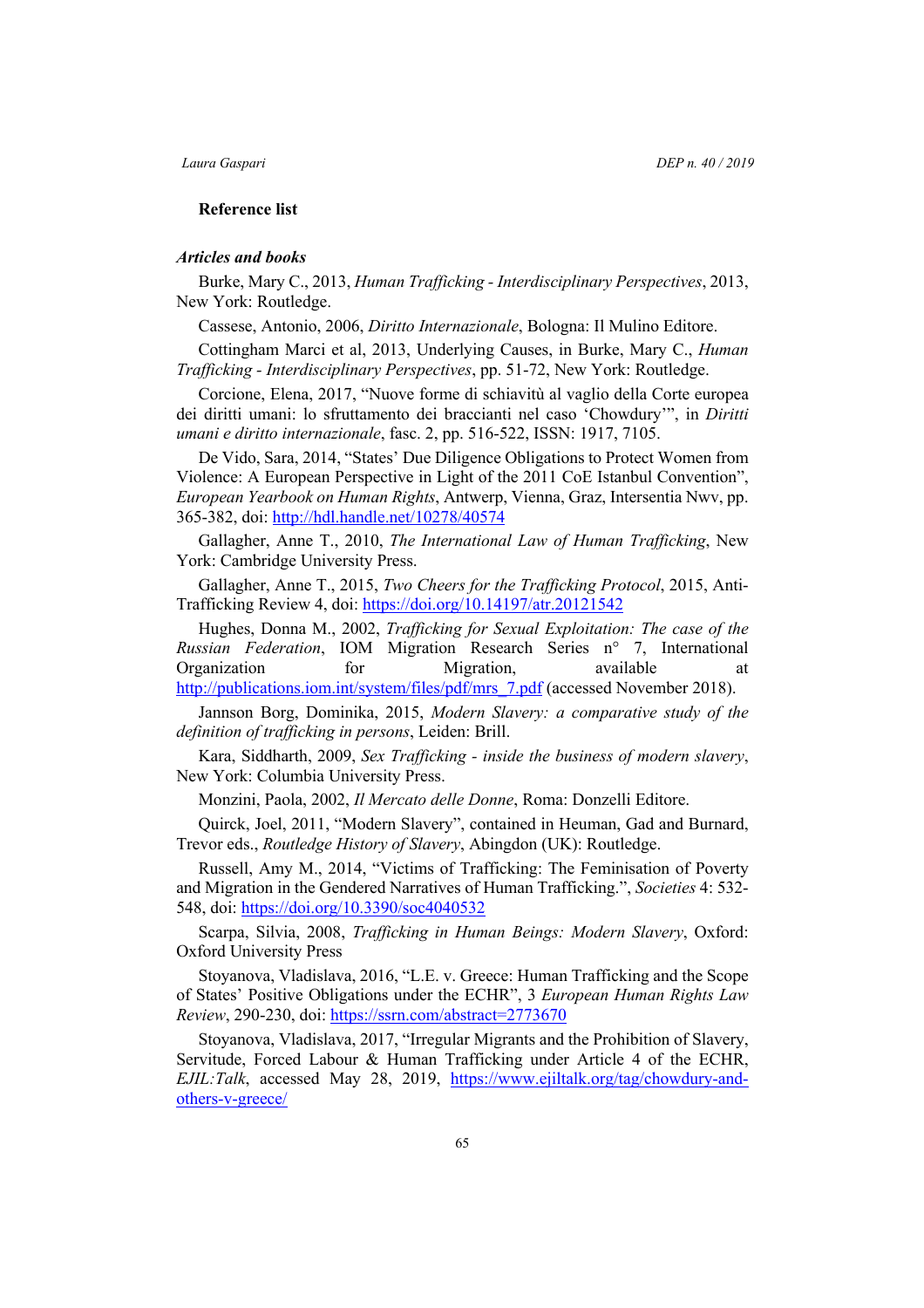Turek, Jamie M., 2013, "Human Security and Development Issues", in Burke, Mary C., *Human Trafficking - Interdisciplinary Perspectives*, pp. 73-87, New York: Routledge.

United Nations Office on Drugs and Crime, 2012, *Issue Paper: Abuse of a Position of Vulnerability and other "Means" Within the Definition of Trafficking in Persons*, New York: United Nations Publications.

Williams, Phil, 2007, "The role of transnational organized crime", in Newman, Edward, *Trafficking in humans: social, cultural and political dimensions*, pp. 126- 158, New York: United Nations University Press.

Yusran, Ranyta, 2017, "The ASEAN Convention Against Trafficking in Persons: a Preliminary Assessment", in *Asian Journal of International Law, Volume 8, Issue 1, January 2018,* pp. 258-292, doi: https://doi.org/10.1017/S2044251317000108

### *International and European Legislation and jurisprudence*

Protocol to Prevent, Suppress and Punish Trafficking in Persons, Especially Women and Children, supplementing the United Nations Convention against Transnational Crime, Nov., 2000, GA Res. 55/25, Annex II UN GAOR, 55th Sess., entered into force Dec. 2003

Council of Europe Convention on Action Against Trafficking in Human Beings: Warsaw, 2005, Council of Europe Publishing, Strasbourg.

European Court of Human Rights, Rantsev v. Cyprus and Russia, Application no. 25965/04, 7th January 2010, available at https://ec.europa.eu/antitrafficking/sites/antitrafficking/files/rantsev\_vs\_russia\_cyprus\_en\_4.pdf (accessed November 2018).

Directive of the European Parliament and of the Council on preventing and combating trafficking in human beings and protecting its victims, 2011/36/EU, 5th April 2011, OJ L 101/1, available at http://eur-lex.europa.eu/legalcontent/EN/ALL/?uri=CELEX:32011L0036 (accessed November 2018).

# *European Court of Human Rights Jurisprudence*

European Court of Human Rights, *Siliadin v. France*, application n° 73316/01,<br>26<sup>th</sup> Iuly 2005 available at https://ec.europa.eu/anti-July 2005, available at https://ec.europa.eu/antitrafficking/sites/antitrafficking/files/siliadin\_v\_france\_en\_4.pdf (accessed November 2018).

European Court of Human Rights, *Rantsev v. Cyprus and Russia*, Application no.  $25965/04$ ,  $7<sup>th</sup>$  January 2010, available at https://ec.europa.eu/antitrafficking/sites/antitrafficking/files/rantsev\_vs\_russia\_cyp rus\_en\_4.pdf (accessed November 2018).

European Court of Human Rights, *L.E. vs Greece case*, application no. 71545/12, 21st January 2014 http://hudoc.echr.coe.int/eng?i=001-160218 (accessed April 2019).

European Court of Human Rights, *Chowdury and Others v. Greece*, application no.  $21884/15$ ,  $30<sup>th</sup>$  March 2017, available in French at